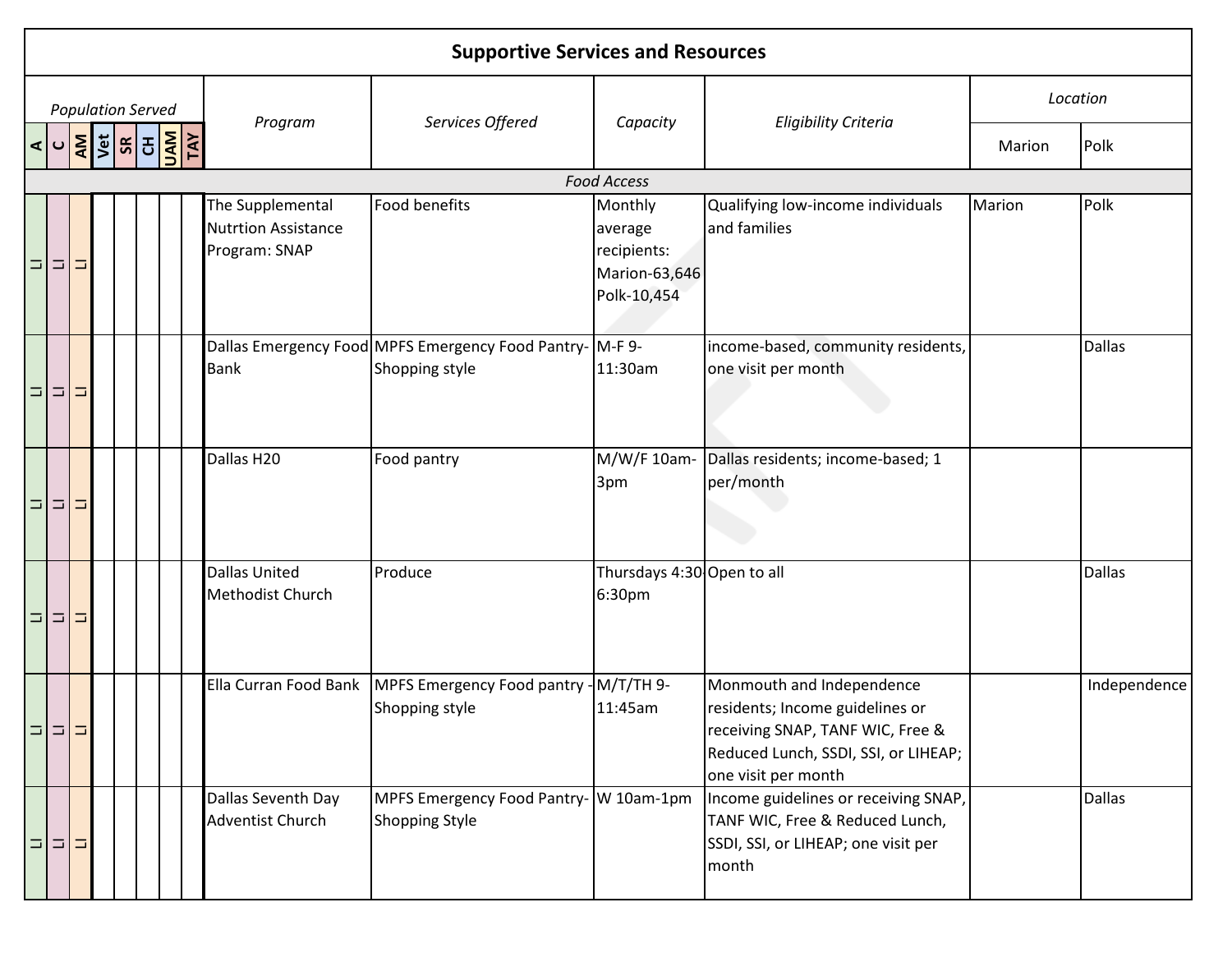|        | <b>Population Served</b> |  |                                                                                                          |  |                   |                                                     |                                                                                          |                                                             |                                                                                                                                              |        | Location           |
|--------|--------------------------|--|----------------------------------------------------------------------------------------------------------|--|-------------------|-----------------------------------------------------|------------------------------------------------------------------------------------------|-------------------------------------------------------------|----------------------------------------------------------------------------------------------------------------------------------------------|--------|--------------------|
|        |                          |  | $\leq$ $\frac{1}{2}$ $\frac{1}{2}$ $\frac{1}{2}$ $\frac{1}{2}$ $\frac{1}{2}$ $\frac{1}{2}$ $\frac{1}{2}$ |  | <b>VAN</b><br>TAY | Program                                             | Services Offered                                                                         | Capacity                                                    | <b>Eligibility Criteria</b>                                                                                                                  | Marion | Polk               |
|        | 미디디                      |  |                                                                                                          |  |                   | Falls City Seventh Day<br>Adventist                 | <b>MPFS Emergency Food Pantry</b>                                                        | 1st T 4-6pm;<br>3rd W 12-4pm                                | Income guidelines or receiving SNAP,<br>TANF WIC, Free & Reduced Lunch,<br>SSDI, SSI, or LIHEAP; one visit per<br>month; Falls City resident |        | <b>Falls City</b>  |
|        | 미디그                      |  |                                                                                                          |  |                   | Iskam Mek h Mek<br>Haws                             | MPFS Emergency Food Pantry-<br>Shopping style                                            | 1st, 3rd & 5th<br>F (9am-1pm);<br>2:00pm); 4th<br>W (2-6pm) | Income guidelines or receiving SNAP,<br>TANF WIC, Free & Reduced Lunch,<br>2nd Sat (10am-SSDI, SSI, or LIHEAP; one visit per<br>month        |        | <b>Grand Ronde</b> |
|        | 미디그                      |  |                                                                                                          |  |                   |                                                     | Kingwood Bible Church MPFS Emergency Food Pantry                                         | (10am-2pm)                                                  | 1st and 3rd Sat Income guidelines; West Salem<br>residents; one visit per month                                                              |        | <b>West Salem</b>  |
|        | 미디디                      |  |                                                                                                          |  |                   | Life Essentials @ Life<br>Church                    | <b>MPFS Emergency Food Pantry</b>                                                        | 4th Sat 10am-<br>12pm; 2nd Th<br>$7-8pm$                    | Income guidelines or receiving SNAP,<br>TANF WIC, Free & Reduced Lunch,<br>SSDI, SSI, or LIHEAP; one visit per<br>month                      |        | West Salem         |
|        | 미디그                      |  |                                                                                                          |  |                   | Valley Life Center                                  | Non-perishable food box                                                                  | M-Th 8:30am-<br>4:30pm; F 8:30-<br>1pm                      | Open to all; once per year                                                                                                                   |        | <b>Dallas</b>      |
| $\Box$ | 비디                       |  |                                                                                                          |  |                   | <b>West Salem United</b><br><b>Methodist Church</b> | <b>Better Box- Diabetes</b><br>population; MPFS Emergency<br>Food Pantry- shopping style | $M/W$ 1-3pm                                                 | Income guidelines or receiving SNAP,<br>TANF WIC, Free & Reduced Lunch,<br>SSDI, SSI, or LIHEAP; one visit per<br>month; West Salem Resident |        | <b>West Salem</b>  |
|        | 미미디                      |  |                                                                                                          |  |                   | Monmouth Christian<br>Church                        | Non-perishable food box                                                                  | M/T/TH 9-<br>11:45am                                        | Community residents; 1 box/month                                                                                                             |        | Monmouth           |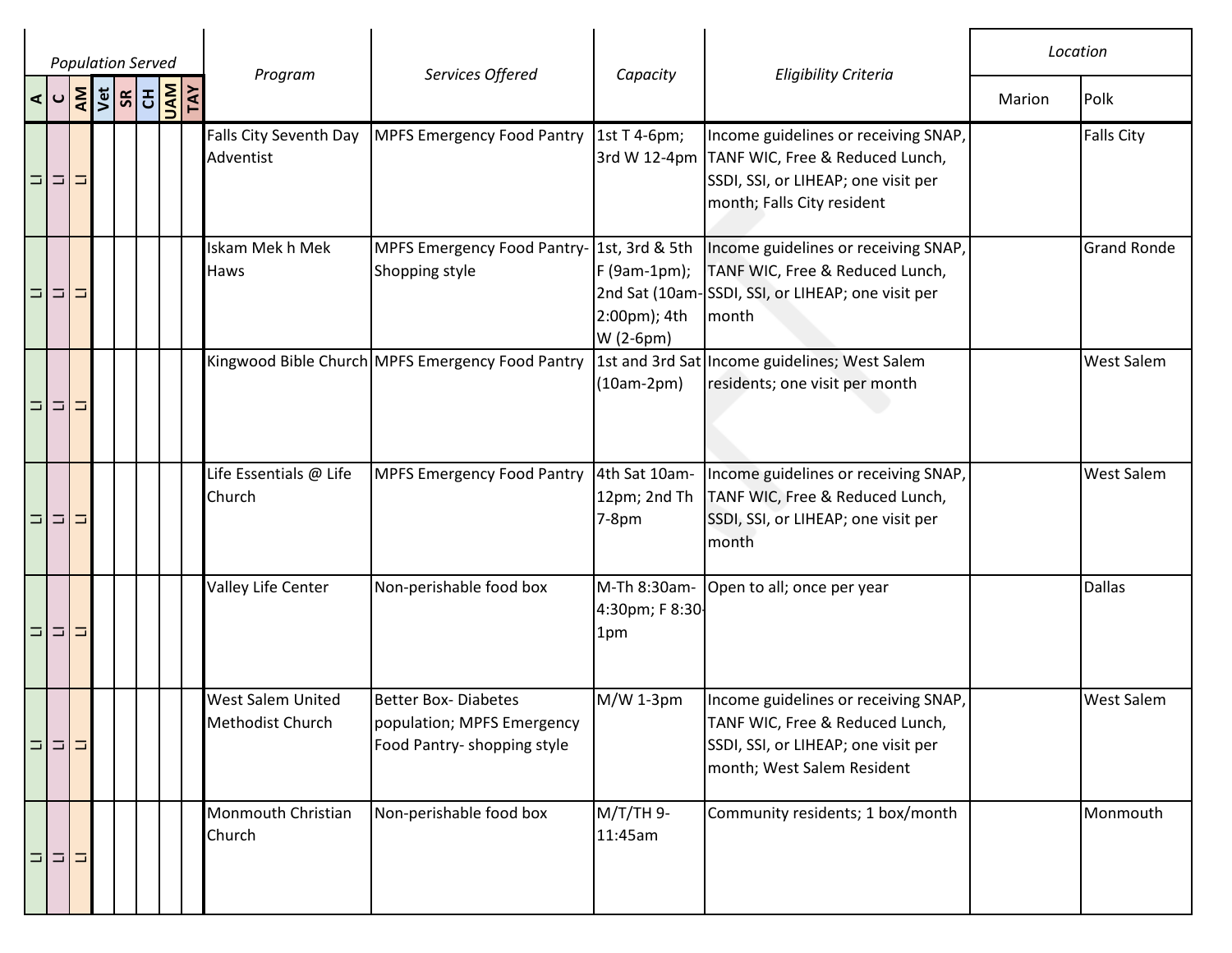| <b>Population Served</b> |  |  |                      |  |  |                                                               |                                                                                                                 |                                       |                                                                                                                                           | Location |                   |
|--------------------------|--|--|----------------------|--|--|---------------------------------------------------------------|-----------------------------------------------------------------------------------------------------------------|---------------------------------------|-------------------------------------------------------------------------------------------------------------------------------------------|----------|-------------------|
| $\sigma$                 |  |  | <b>AND SEAR SEAR</b> |  |  | Program                                                       | Services Offered                                                                                                | Capacity                              | <b>Eligibility Criteria</b>                                                                                                               | Marion   | Polk              |
| 디디그                      |  |  |                      |  |  | Family Life Church                                            | <b>Shared Blessings MPFS Food</b><br>Pantry ; shopping style; free<br>produce, non-perishables,<br>frozen foods | M/W 9-<br>11:45am                     | Income guidelines or receiving SNAP,<br>TANF WIC, Free & Reduced Lunch,<br>SSDI, SSI, or LIHEAP; one visit per<br>month                   |          | <b>West Salem</b> |
|                          |  |  |                      |  |  | <b>WOU Food Pantry</b>                                        | Free perishable and frozen<br>foods                                                                             |                                       | Variable based available for any students, staff,<br>on school year faculty, or community members who<br>are experiencing food insecurity |          | Monmouth          |
| 디디디                      |  |  |                      |  |  | Willamette Valley<br><b>Food Assistance</b>                   | Weekly food shopping for<br>reduced cost; membership<br>based                                                   | W 1:30-<br>6:15pm                     | Intake required; income guidelines                                                                                                        |          | <b>Dallas</b>     |
|                          |  |  |                      |  |  | Calvary Chapel                                                | <b>Emergency Meal</b>                                                                                           | T/W/Th (call<br>between 10am-<br>3pm) | Open to all                                                                                                                               |          | Independence      |
|                          |  |  |                      |  |  | James 2 Community<br>Kitchen: St. Phillips<br>Catholic Church | Community dinner                                                                                                | T 4:30-6pm                            | Open to all                                                                                                                               |          | <b>Dallas</b>     |
|                          |  |  |                      |  |  | James 2: Dallas<br>Methodist Church                           | Community dinner                                                                                                | Th 4:30-6pm                           | Open to all                                                                                                                               |          | <b>Dallas</b>     |
|                          |  |  |                      |  |  | James 2: Falls City<br><b>United Methodist</b><br>Church      | Community dinner                                                                                                | 2nd, 3rd and<br>4th T 5-7pm           | Open to all                                                                                                                               |          | <b>Falls City</b> |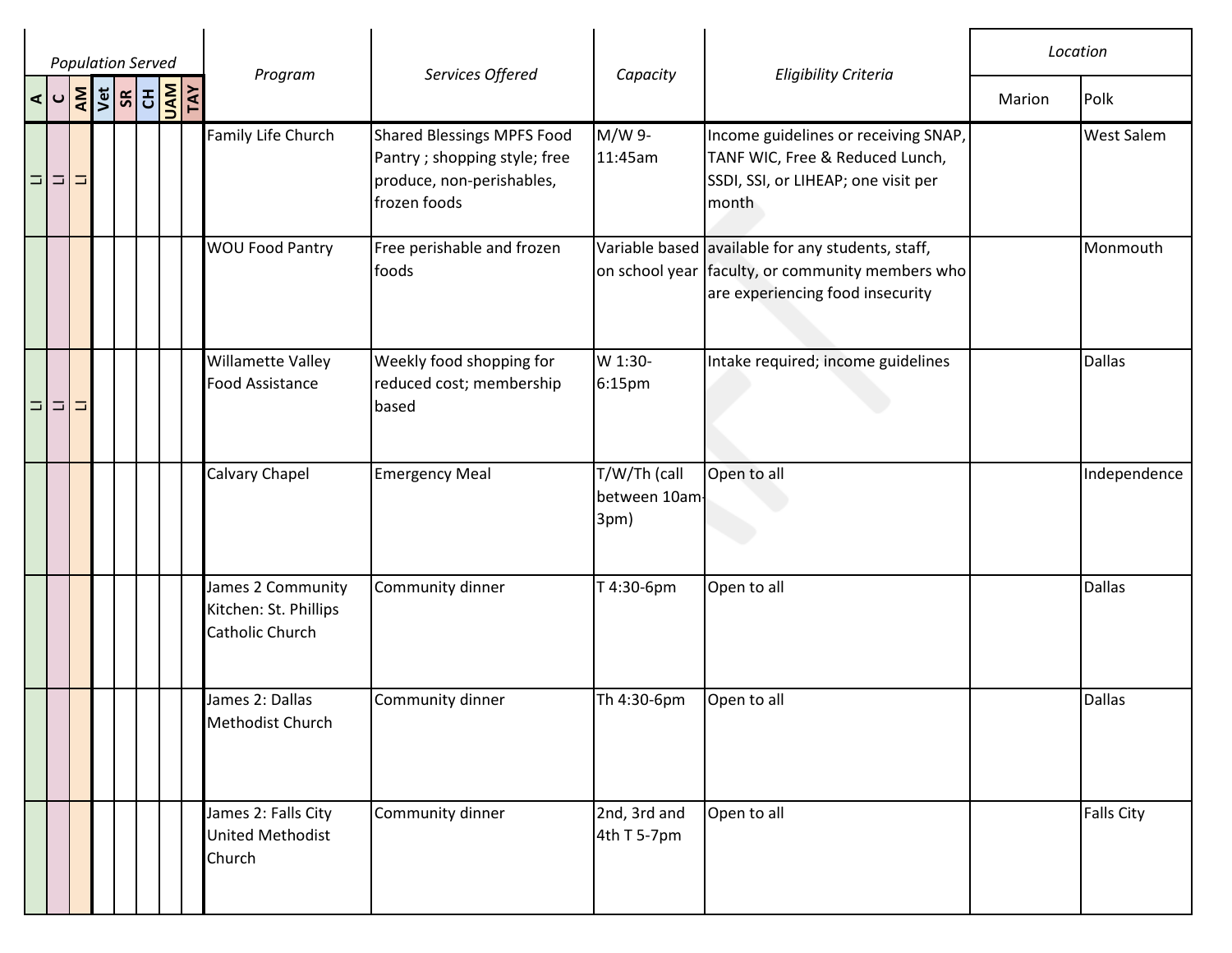|     |           | <b>Population Served</b>                                                                                                                                                                                                                                                                                            |                                                              |                                                                                                                                        |                                        |                                                                                                                         |              | Location          |
|-----|-----------|---------------------------------------------------------------------------------------------------------------------------------------------------------------------------------------------------------------------------------------------------------------------------------------------------------------------|--------------------------------------------------------------|----------------------------------------------------------------------------------------------------------------------------------------|----------------------------------------|-------------------------------------------------------------------------------------------------------------------------|--------------|-------------------|
|     |           | $\frac{1}{2}$ $\frac{1}{2}$ $\frac{1}{2}$ $\frac{1}{2}$ $\frac{1}{2}$ $\frac{1}{2}$ $\frac{1}{2}$ $\frac{1}{2}$ $\frac{1}{2}$ $\frac{1}{2}$ $\frac{1}{2}$ $\frac{1}{2}$ $\frac{1}{2}$ $\frac{1}{2}$ $\frac{1}{2}$ $\frac{1}{2}$ $\frac{1}{2}$ $\frac{1}{2}$ $\frac{1}{2}$ $\frac{1}{2}$ $\frac{1}{2}$ $\frac{1}{2}$ | Program                                                      | Services Offered                                                                                                                       | Capacity                               | <b>Eligibility Criteria</b>                                                                                             | Marion       | Polk              |
|     |           |                                                                                                                                                                                                                                                                                                                     | City Vibe Dinner on the Community dinner<br>Green            |                                                                                                                                        | F 6-7:30pm                             | Open to all                                                                                                             |              | <b>West Salem</b> |
| 미미미 |           |                                                                                                                                                                                                                                                                                                                     | This Family Life:<br><b>Shared Blessings</b><br>Storehouse   | <b>MPFS Emergency Food Pantry</b>                                                                                                      | M, W 9-<br>11:45am                     | Income guidelines or receiving SNAP,<br>TANF WIC, Free & Reduced Lunch,<br>SSDI, SSI, or LIHEAP; one visit per<br>month |              | <b>West Salem</b> |
| 미디그 |           |                                                                                                                                                                                                                                                                                                                     | <b>DHS</b>                                                   | 2 day Emergency food boxes                                                                                                             | Call for<br>availability               |                                                                                                                         | Marion       | Polk              |
| 미디그 |           |                                                                                                                                                                                                                                                                                                                     | NWHS: Crisis & Info<br>Hotline                               | 2 day Emergency Food Boxes                                                                                                             | 24 hr./7 day                           | call for screening                                                                                                      | Marion       | Polk              |
|     |           | ⊐                                                                                                                                                                                                                                                                                                                   | Marion and Polk Food<br>Share: Senior Grocery<br>Program     | food box pick up at Center 50+                                                                                                         | Call for<br>scheduling<br>availability | 60+; Limited income; application and<br>proof of income; Meals on Wheels<br>application                                 |              |                   |
|     |           | ⊐                                                                                                                                                                                                                                                                                                                   | Marion and Polk Food<br>Share: Meals on<br>Wheels            | Home delivered meals                                                                                                                   | M-F 11:30am-<br>1pm                    | Home delivered meals: 50 yrs.+,<br>homebound or disabled; additional<br>eligibility requirements                        | Salem-Keizer |                   |
|     | $1-18yrs$ |                                                                                                                                                                                                                                                                                                                     | Marion and Polk Food<br>Share: Spring Break<br>Lunch Program | Lunch program for local<br>children during school spring<br>break; locations throughout 29<br>locations in Marion and Polk<br>Counties |                                        | Children 1-18; no registration<br>required                                                                              | Marion       | Polk              |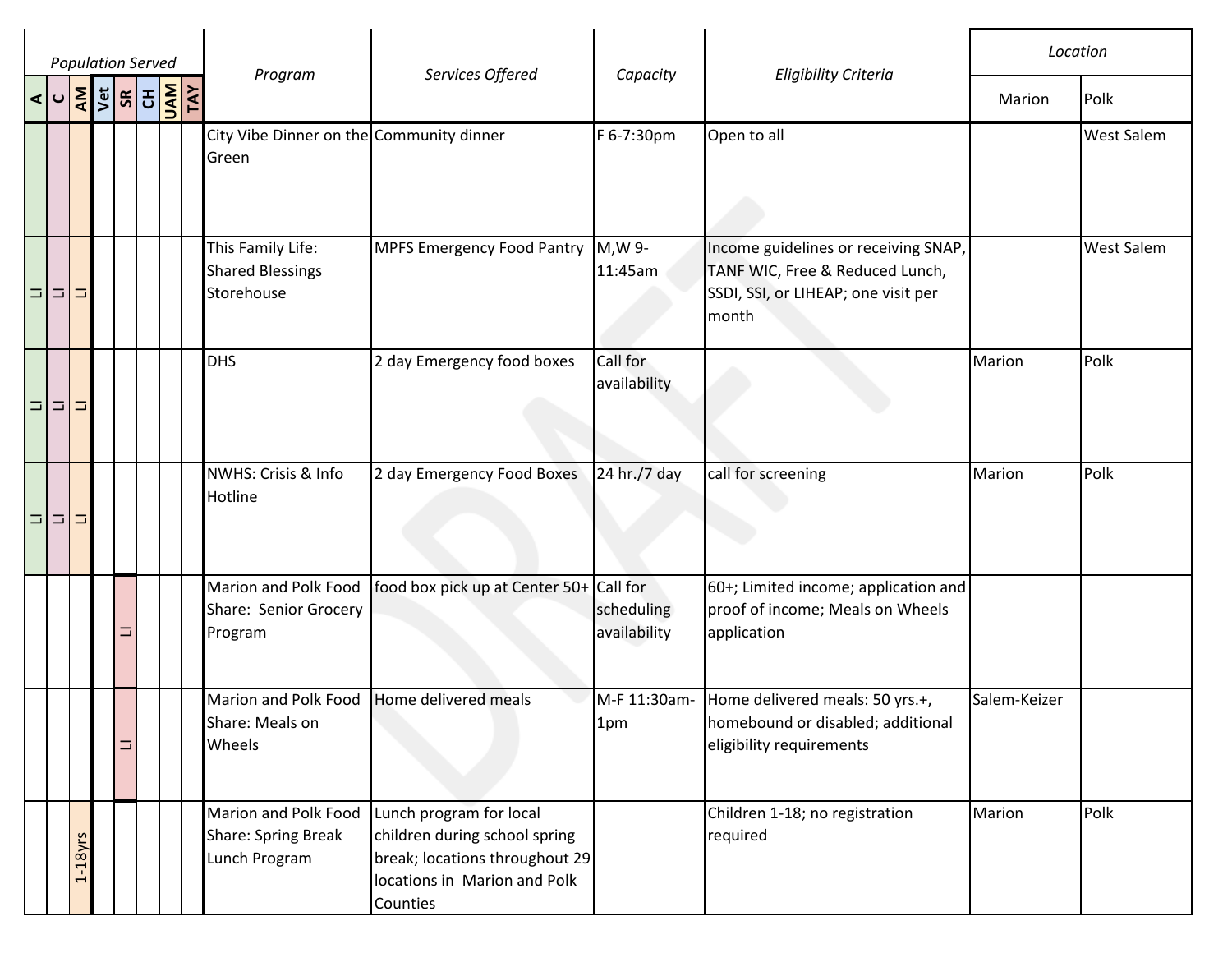|             | <b>Population Served</b>     |  |                                                         |                                   |                                                        |                                                                                                                                              |        | Location |
|-------------|------------------------------|--|---------------------------------------------------------|-----------------------------------|--------------------------------------------------------|----------------------------------------------------------------------------------------------------------------------------------------------|--------|----------|
|             | ⋖│ <mark>│⋛</mark> ⋚│⋦│⋛│⋛│⋛ |  | Program                                                 | Services Offered                  | Capacity                                               | <b>Eligibility Criteria</b>                                                                                                                  | Marion | Polk     |
| 미미그         |                              |  | The Salvation Army                                      | <b>MPFS Emergency Food Pantry</b> | M-F 9am-<br>$12pm$ ;                                   | One visit per month; Income<br>guidelines or receiving SNAP, TANF<br>WIC, Free & Reduced Lunch, SSDI,<br>SSI, or LIHEAP; one visit per month | Salem  |          |
|             |                              |  | SE Neighborhood<br><b>Community Center</b>              | Community dinner                  | W 5:30-7pm                                             | Open to all                                                                                                                                  | Salem  |          |
|             |                              |  | South Salem Friends<br>Church                           | Community dinner                  | T 5:30-6:15pm Open to all                              |                                                                                                                                              | Salem  |          |
|             |                              |  | <b>Union Gospel Mission</b>                             | Free Breakfast, Lunch, Dinner     | 6:30am;<br>12pm; 5:30pm<br>(600 meals<br>served daily) | Open to all                                                                                                                                  | Salem  |          |
| 미미디         |                              |  | Community of Christ<br>Church: Good<br>Samaritan Pantry | <b>MPFS Emergency Food Pantry</b> |                                                        | Th 4:30-6:00pm Income guidelines or receiving SNAP, Salem<br>TANF WIC, Free & Reduced Lunch,<br>SSDI, SSI, or LIHEAP                         |        |          |
| 미디디         |                              |  | Jason Lee United<br>Methodist                           | <b>MPFS Emergency Food Pantry</b> | M, T, W, F 9-<br>11:30am; 1st<br>& 3rd Th 7-<br>8:30pm | Income guidelines or receiving SNAP, Salem<br>TANF WIC, Free & Reduced Lunch,<br>SSDI, SSI, or LIHEAP                                        |        |          |
| 미미미         |                              |  | Mano-a-Mano                                             | <b>MPFS Emergency Food Pantry</b> | T, W, Th 1-<br>5:45pm                                  | Income guidelines or receiving SNAP, Salem<br>TANF WIC, Free & Reduced Lunch,<br>SSDI, SSI, or LIHEAP                                        |        |          |
| $=$ $=$ $=$ |                              |  | New Harvest Church                                      | <b>MPFS Emergency Food Pantry</b> | 3rd Sat 9-<br>11am                                     | Income guidelines or receiving SNAP, Salem<br>TANF WIC, Free & Reduced Lunch,<br>SSDI, SSI, or LIHEAP                                        |        |          |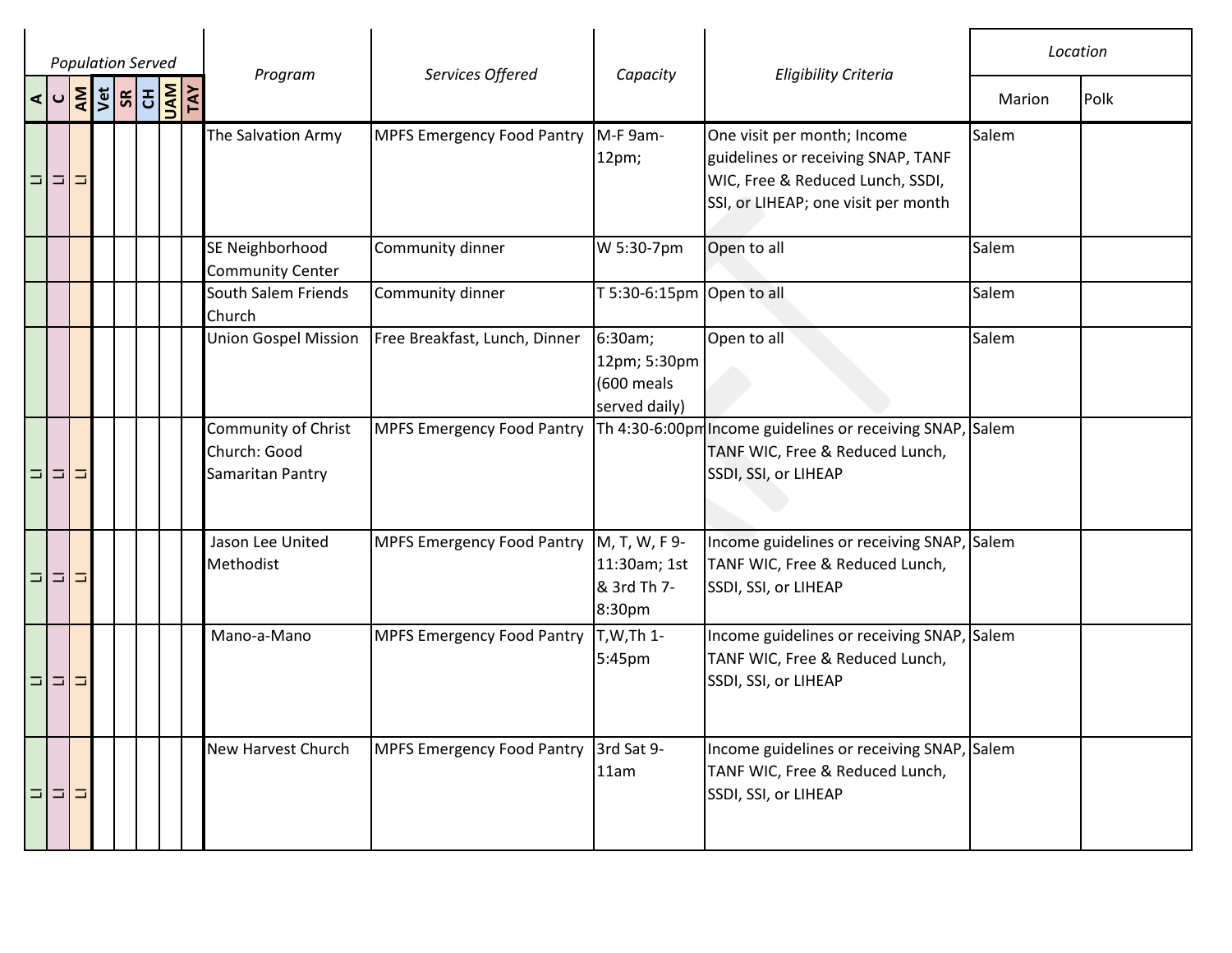|                      |     | <b>Population Served</b>                                                                                          |  |                                          |                                                   |                                                                                                                                           |                                                                                                                        | Location |      |
|----------------------|-----|-------------------------------------------------------------------------------------------------------------------|--|------------------------------------------|---------------------------------------------------|-------------------------------------------------------------------------------------------------------------------------------------------|------------------------------------------------------------------------------------------------------------------------|----------|------|
| $\vert \sigma \vert$ |     | $\left \frac{1}{2}\right \frac{1}{2}$ $\left \frac{1}{2}\right \frac{1}{2}$ $\left \frac{1}{2}\right \frac{1}{2}$ |  | Program                                  | Services Offered                                  | Capacity                                                                                                                                  | <b>Eligibility Criteria</b>                                                                                            | Marion   | Polk |
| $\Box$<br>  그        |     |                                                                                                                   |  | Zion                                     | Pauline Memorial AME MPFS Emergency Food Pantry   | Produce only<br>on 2nd & 4th<br>Fri 12:30-<br>2:30pm; Full<br>pantry Tues<br>10:30am-<br>1:30pm and<br>1sr, 2nd & 3rd<br>Mon 9am-<br>11am | Income guidelines or receiving SNAP, Salem<br>TANF WIC, Free & Reduced Lunch,<br>SSDI, SSI, or LIHEAP                  |          |      |
|                      | 미미미 |                                                                                                                   |  | Church                                   | New Hope Foursquare   MPFS Emergency Food Pantry  | 3rd & 4th Sun<br>$2-5pm$                                                                                                                  | Income guidelines or receiving SNAP, Salem<br>TANF WIC, Free & Reduced Lunch,<br>SSDI, SSI, or LIHEAP                  |          |      |
|                      | 미미미 |                                                                                                                   |  | Peoples Church                           | <b>MPFS Emergency Food Pantry</b>                 | 4th Sat 10-<br>11:30am                                                                                                                    | Income guidelines or receiving SNAP, Salem<br>TANF WIC, Free & Reduced Lunch,<br>SSDI, SSI, or LIHEAP                  |          |      |
|                      | 미디그 |                                                                                                                   |  | Precious Children @<br>Salem Evangelical | <b>MPFS Emergency Food Pantry</b>                 | Thurs 10am-<br>12pm                                                                                                                       | First and Last 2 Income guidelines or receiving SNAP, Salem<br>TANF WIC, Free & Reduced Lunch,<br>SSDI, SSI, or LIHEAP |          |      |
| 미미디                  |     |                                                                                                                   |  | Spanish Seventh Day<br>Adventist         | <b>MPFS Emergency Food Pantry</b>                 | Wed 6:30-<br>8:30pm                                                                                                                       | Income guidelines or receiving SNAP, Salem<br>TANF WIC, Free & Reduced Lunch,<br>SSDI, SSI, or LIHEAP                  |          |      |
|                      | 미디디 |                                                                                                                   |  | Church                                   | Solid Rock Community   MPFS Emergency Food Pantry | 2nd Sat 9-<br>10am                                                                                                                        | Income guidelines or receiving SNAP, Salem<br>TANF WIC, Free & Reduced Lunch,<br>SSDI, SSI, or LIHEAP                  |          |      |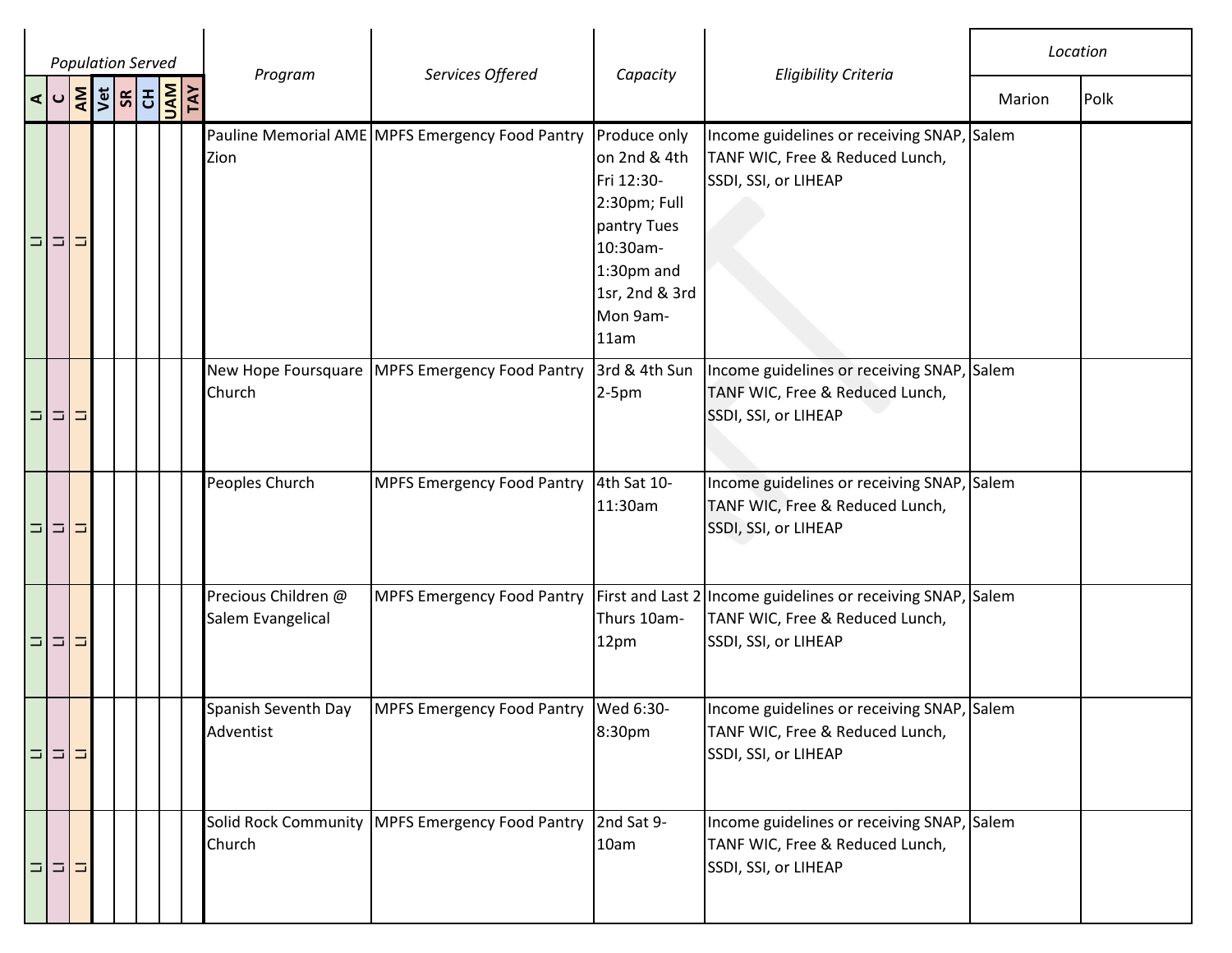|     |   | <b>Population Served</b>                                                                                                                    |  |                                                        |                                                           |                                                  |                                                                                                       |        | Location |
|-----|---|---------------------------------------------------------------------------------------------------------------------------------------------|--|--------------------------------------------------------|-----------------------------------------------------------|--------------------------------------------------|-------------------------------------------------------------------------------------------------------|--------|----------|
|     |   | $\frac{1}{2}$ $\frac{1}{2}$ $\frac{1}{2}$ $\frac{1}{2}$ $\frac{1}{2}$ $\frac{1}{2}$ $\frac{1}{2}$ $\frac{1}{2}$ $\frac{1}{2}$ $\frac{1}{2}$ |  | Program                                                | Services Offered                                          | Capacity                                         | <b>Eligibility Criteria</b>                                                                           | Marion | Polk     |
| 미디디 |   |                                                                                                                                             |  | Lee's Place, Capital<br>Park Wesleyan                  | <b>MPFS Emergency Food Pantry</b>                         | Th 10am-1pm                                      | Income guidelines or receiving SNAP, Salem<br>TANF WIC, Free & Reduced Lunch,<br>SSDI, SSI, or LIHEAP |        |          |
| 미디디 |   |                                                                                                                                             |  | Table of Plenty @<br>Queen of Peace<br>Catholic Church | MPFS Emergency Food Pantry; Th 4:30-7pm<br>shopping style |                                                  | Income guidelines or receiving SNAP, Salem<br>TANF WIC, Free & Reduced Lunch,<br>SSDI, SSI, or LIHEAP |        |          |
| 미미그 |   |                                                                                                                                             |  | New Life Community<br>Church                           | <b>MPFS Emergency Food Pantry</b>                         | 4th Sat<br>10:30am-<br>12:30am                   | Income guidelines or receiving SNAP, Salem<br>TANF WIC, Free & Reduced Lunch,<br>SSDI, SSI, or LIHEAP |        |          |
| 미디디 |   |                                                                                                                                             |  | Mission of Hope @<br>Houck M.S.                        | <b>MPFS Emergency Food Pantry</b>                         | Last Saturday<br>10am-12pm                       | Income guidelines or receiving SNAP, Salem<br>TANF WIC, Free & Reduced Lunch,<br>SSDI, SSI, or LIHEAP |        |          |
| 미디그 |   |                                                                                                                                             |  | <b>Trinity United</b><br>Methodist                     | MPFS Emergency Food Pantry; M, W, F 1-<br>shopping style  | 3:30pm;<br>closed first<br>week of each<br>month | Income guidelines or receiving SNAP, Salem<br>TANF WIC, Free & Reduced Lunch,<br>SSDI, SSI, or LIHEAP |        |          |
| 미미  | Ξ |                                                                                                                                             |  | Brooks Assembly of<br>God                              | <b>MPFS Emergency Food Pantry</b>                         | 1st & 3rd T<br>10am-12pm                         | Income guidelines or receiving SNAP, Salem<br>TANF WIC, Free & Reduced Lunch,                         |        |          |
| 비디  | ⊐ |                                                                                                                                             |  |                                                        | Salem House of Prayer 2 day Emergency food boxes          | Daily, 8am-<br>8pm                               | call for screening                                                                                    | Salem  |          |
| 디디디 |   |                                                                                                                                             |  | <b>Hope Station</b><br><b>Community Services</b>       | Food assistance; membership-<br>based; bi-weekly shopping |                                                  | 2hr volunteer commitment                                                                              | Salem  |          |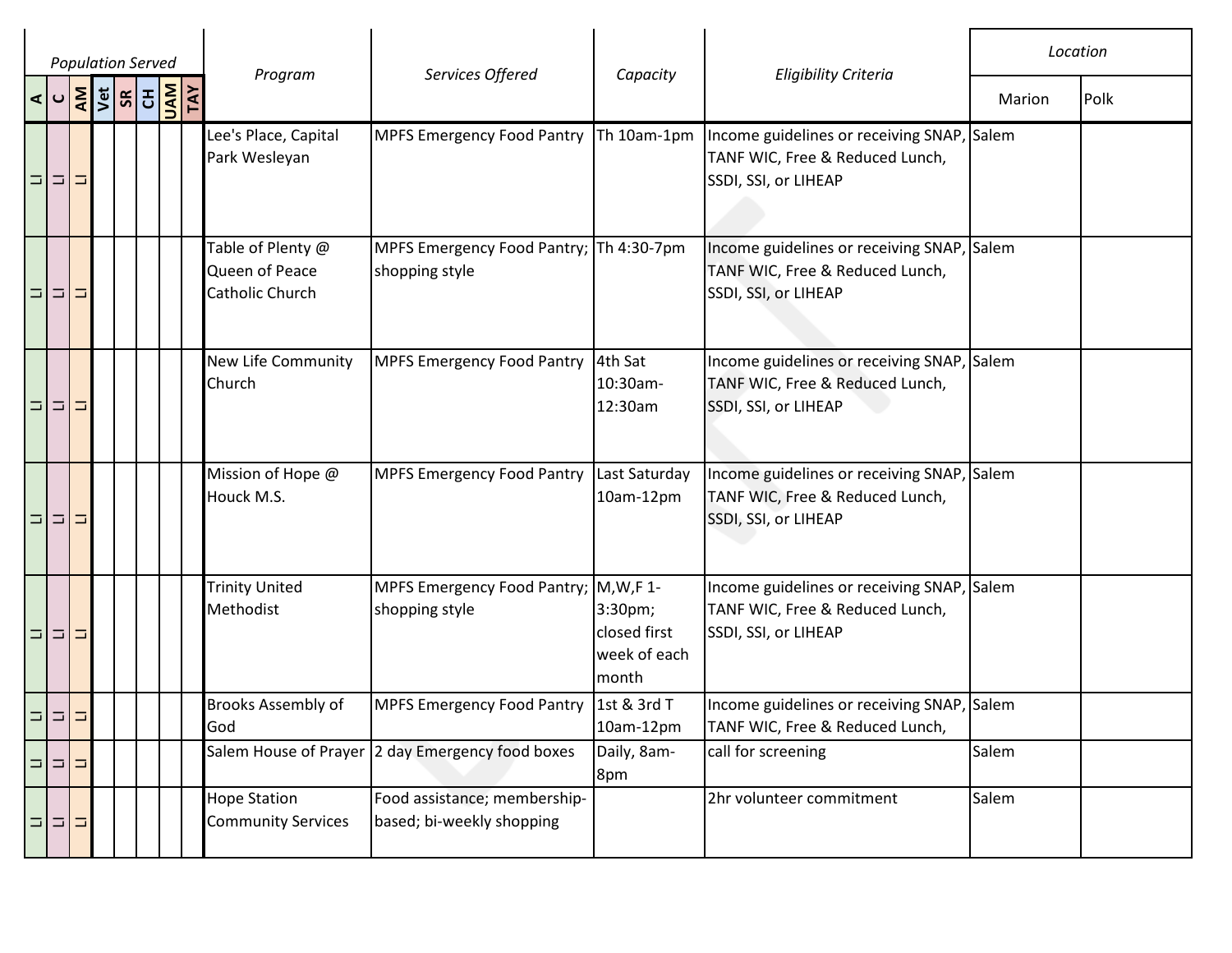|          | <b>Population Served</b><br><b>AND SEP SEP SEP</b> |   |  |  |  |          |          |                                                                                        |                                                                       |                                           |                                                                                                                                              |        | Location |
|----------|----------------------------------------------------|---|--|--|--|----------|----------|----------------------------------------------------------------------------------------|-----------------------------------------------------------------------|-------------------------------------------|----------------------------------------------------------------------------------------------------------------------------------------------|--------|----------|
| ⊲∣∪      |                                                    |   |  |  |  |          |          | Program                                                                                | Services Offered                                                      | Capacity                                  | Eligibility Criteria                                                                                                                         | Marion | Polk     |
|          |                                                    |   |  |  |  |          |          | <b>Humanitarian</b><br>Ministries Network:<br>Meals Under The<br><b>Bridge</b>         | Free dinner under Marion<br><b>Street Bridge in Salem</b>             | Every day;<br>5pm                         | Open to all                                                                                                                                  | Salem  |          |
|          |                                                    |   |  |  |  |          |          | Kairos Community<br>Lunches                                                            | Lunches served year-round at<br>St. Mark's Lutheran Church            | Sundays 2-<br>3pm                         | Open to all                                                                                                                                  | Salem  |          |
|          |                                                    |   |  |  |  |          |          | <b>First Congregational</b><br>United Church of<br>Christ: Emergency<br>Lunch Ministry | Sack lunches                                                          | Weds-<br>Fri10:30am-<br>12:00pm           | Open to all                                                                                                                                  | Salem  |          |
| 미디       |                                                    | Ξ |  |  |  |          |          | St. Vincent DePaul:<br><b>Food Pantry</b>                                              | Food boxes; MPFS Emergency<br>Pantry - shopping style                 | M/T/W/F<br>Th 11am-<br>1:45 <sub>pm</sub> | Income guidelines or receiving SNAP,<br>10am-1:45pm; TANF WIC, Free & Reduced Lunch,<br>SSDI, SSI, or LIHEAP; one visit per<br>month         | Salem  |          |
| Homeless |                                                    |   |  |  |  |          |          | <b>HOAP</b>                                                                            | Daily lunches                                                         | M-F 12pm                                  | Homeless                                                                                                                                     | Salem  |          |
|          |                                                    |   |  |  |  | Homeless | Homeless | <b>HOST</b>                                                                            | <b>Snacks and lunches</b>                                             |                                           | Homeless; 16-24yrs                                                                                                                           | Salem  |          |
| 미디디      |                                                    |   |  |  |  |          |          | Salem Evangelical<br>Church                                                            | <b>MPFS Emergency Food Pantry</b>                                     | month; 10am-<br>12pm                      | last 2 Thurs of  Income guidelines or receiving SNAP, Salem<br>TANF WIC, Free & Reduced Lunch,<br>SSDI, SSI, or LIHEAP; one visit per        |        |          |
| 미미미      |                                                    |   |  |  |  |          |          | Salem Community<br><b>Services</b>                                                     | Seventh Day Adventist   MPFS Food boxes, clothing,<br>household items |                                           | Income guidelines or receiving SNAP, Salem<br>TANF WIC, Free & Reduced Lunch,<br>SSDI, SSI, or LIHEAP; one visit per<br>month                |        |          |
| 미디       |                                                    | □ |  |  |  |          |          | <b>Keizer Community</b><br><b>Food Bank</b>                                            | <b>MPFS Emergency Food Pantry</b>                                     | 11am                                      | M 6-7pm; Th 9-Income guidelines or receiving SNAP, Keizer<br>TANF WIC, Free & Reduced Lunch,<br>SSDI, SSI, or LIHEAP; one visit per<br>month |        |          |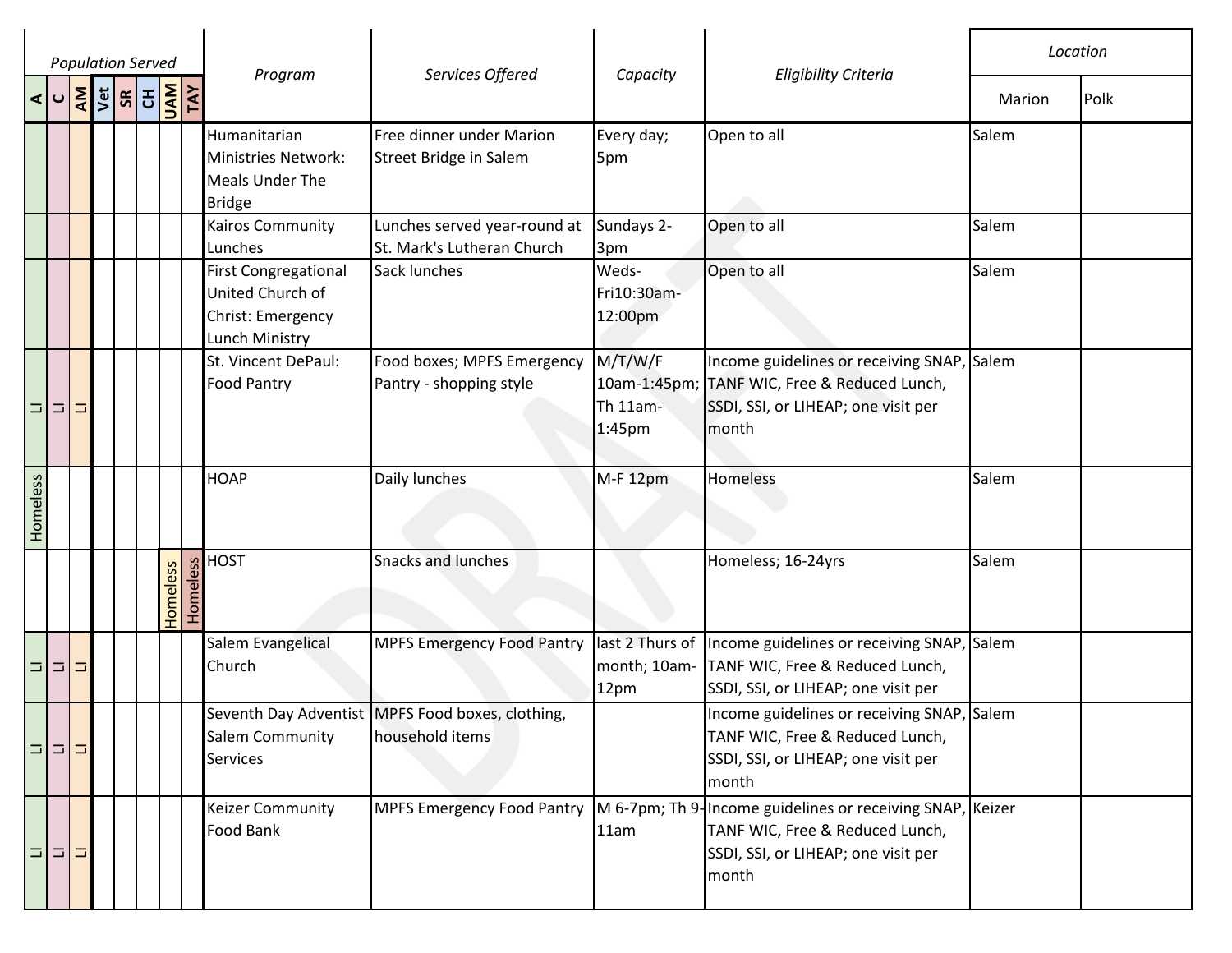|   |           |   | <b>Population Served</b> |  |                                               |                                                                |                                                |                                                                                                                                                 |           | Location |
|---|-----------|---|--------------------------|--|-----------------------------------------------|----------------------------------------------------------------|------------------------------------------------|-------------------------------------------------------------------------------------------------------------------------------------------------|-----------|----------|
|   | $\vert$ U |   | <b>AND SURVEY</b>        |  | Program                                       | Services Offered                                               | Capacity                                       | <b>Eligibility Criteria</b>                                                                                                                     | Marion    | Polk     |
|   |           |   |                          |  | <b>Keizer Community</b><br>Dinner             | Community dinner                                               | 4th W 5-7pm                                    | Open to all                                                                                                                                     | Keizer    |          |
|   | 미디        | Ξ |                          |  | <b>Silverton Area</b><br><b>Community Aid</b> | MPFS Emergency Food Pantry- M, T, Th, F 9am-<br>shopping style | 12pm; Tue 6-<br>8pm                            | income requirement; Silver Falls<br>School District resident;                                                                                   | Silverton |          |
| Ξ | $\Box$    | Ξ |                          |  | Sacred Heart Food<br><b>Bank</b>              | <b>MPFS Emergency Food Pantry</b>                              | 4pm                                            | 1st & 3rd W 1- Income guidelines or receiving SNAP, Gervais<br>TANF WIC, Free & Reduced Lunch,<br>SSDI, SSI, or LIHEAP; one visit per<br>month  |           |          |
| Ξ | $\Box$    | Ξ |                          |  | <b>Mission Benedict</b>                       | MPFS Emergency Food Pantry- W/F 1-4pm<br>shopping style        |                                                | Income guidelines or receiving SNAP, Mt. Angel<br>TANF WIC, Free & Reduced Lunch,<br>SSDI, SSI, or LIHEAP; one visit per<br>month               |           |          |
| Ξ | $\Box$    | Ξ |                          |  | Mt. Angel Community<br>Center                 | <b>MPFS Emergency Food Pantry</b>                              | T/Th 9:30-<br>11:30am                          | Income guidelines or receiving SNAP, Mt. Angel<br>TANF WIC, Free & Reduced Lunch,<br>SSDI, SSI, or LIHEAP; one visit per<br>month               |           |          |
|   | 미디디       |   |                          |  | Mission of Hope @<br>Silver Creek Fellowship  | <b>MPFS Emergency Food Pantry</b>                              | W 2-5pm:<br>shopping; 3rd<br>Sat 10am-<br>12pm | Income guidelines or receiving SNAP, Silverton<br>TANF WIC, Free & Reduced Lunch,<br>SSDI, SSI, or LIHEAP; one visit per<br>month               |           |          |
|   | 그녀가       |   |                          |  | Hope                                          | Joseph's Storehouse of MPFS Emergency Food Pantry              | Detroit: 2nd<br>1pm                            | Income guidelines or receiving SNAP, Detroit<br>to last F 11am- TANF WIC, Free & Reduced Lunch,<br>SSDI, SSI, or LIHEAP; one visit per<br>month |           |          |
|   | 미미그       |   |                          |  | <b>Gates Community</b><br>Center              | <b>MPFS Emergency Food Pantry</b>                              | T 10am-12pm;<br>Th 6-8pm                       | Income guidelines or receiving SNAP, Gates<br>TANF WIC, Free & Reduced Lunch,<br>SSDI, SSI, or LIHEAP; one visit per<br>month                   |           |          |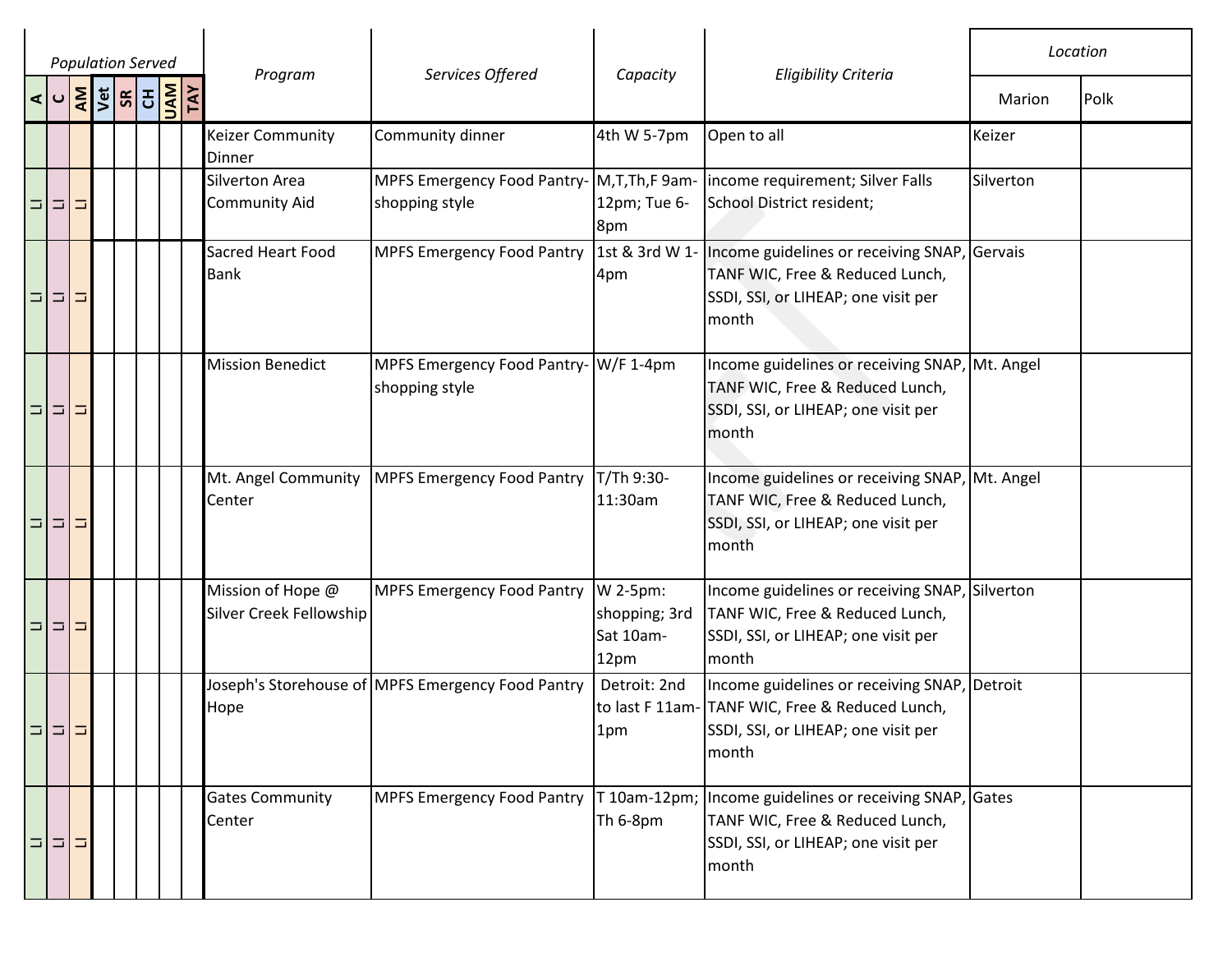|          |             |        | <b>Population Served</b>                                                                                                                    |  |                                                   |                                                      |                                 |                                                                                                                                                        |                    | Location |
|----------|-------------|--------|---------------------------------------------------------------------------------------------------------------------------------------------|--|---------------------------------------------------|------------------------------------------------------|---------------------------------|--------------------------------------------------------------------------------------------------------------------------------------------------------|--------------------|----------|
|          |             |        | $\frac{1}{2}$ $\frac{1}{2}$ $\frac{1}{2}$ $\frac{1}{2}$ $\frac{1}{2}$ $\frac{1}{2}$ $\frac{1}{2}$ $\frac{1}{2}$ $\frac{1}{2}$ $\frac{1}{2}$ |  | Program                                           | Services Offered                                     | Capacity                        | <b>Eligibility Criteria</b>                                                                                                                            | Marion             | Polk     |
|          | 디디그         |        |                                                                                                                                             |  | <b>Stayton Community</b><br>Food Bank             | <b>MPFS Emergency Food Pantry</b>                    | M-F 9am-<br>12pm;               | Income guidelines or receiving SNAP, Stayton<br>TANF WIC, Free & Reduced Lunch,<br>SSDI, SSI, or LIHEAP; one visit per<br>month                        |                    |          |
| Ξ        | $\Box$      | 口      |                                                                                                                                             |  | Turner Christian Food<br><b>Bank</b>              | <b>MPFS Emergency Food Pantry</b>                    | M 9-11:30am                     | Income guidelines or receiving SNAP, Turner<br>TANF WIC, Free & Reduced Lunch,<br>SSDI, SSI, or LIHEAP; one visit per<br>month                         |                    |          |
|          | 미디디         |        |                                                                                                                                             |  |                                                   | Marion Friends Church MPFS Emergency Food Pantry     | 1st & 3rd M 9-<br>11am          | Income guidelines or receiving SNAP,<br>TANF WIC, Free & Reduced Lunch,<br>SSDI, SSI, or LIHEAP; one visit per<br>month                                | Turner             |          |
|          | 미미그         |        |                                                                                                                                             |  | Idanha/Detroit<br><b>Community Food</b><br>Pantry | MPFS Emergency Food Pantry-<br>Shopping style        | F 9:30am-<br>2:30 <sub>pm</sub> | Income guidelines or receiving SNAP,<br>TANF WIC, Free & Reduced Lunch,<br>SSDI, SSI, or LIHEAP; one visit per<br>month                                | Idanha;<br>Detroit |          |
|          | Ξ<br>$\Box$ | E      |                                                                                                                                             |  | <b>Aumsville Food Pantry</b>                      | <b>MPFS Emergency Food Pantry-</b><br>Shopping style | Th 9-11:30am<br>and 3-5pm       | Income guidelines or receiving SNAP, Aumsville<br>TANF WIC, Free & Reduced Lunch,<br>SSDI, SSI, or LIHEAP; one visit per<br>month                      |                    |          |
| $\equiv$ | $=$         | $\Box$ |                                                                                                                                             |  | <b>Scotts Mills</b><br><b>Community Center</b>    | MPFS Emergency Food Pantry-<br>Shopping style        | T 9-11am                        | Income guidelines or receiving SNAP, Scotts Mills<br>TANF WIC, Free & Reduced Lunch,<br>SSDI, SSI, or LIHEAP; one visit per<br>month                   |                    |          |
|          | 미디디         |        |                                                                                                                                             |  | St. Luke's Conference<br><b>SVDP</b>              | <b>MPFS Emergency Food Pantry-</b><br>Shopping style | $5-7$ pm                        | 2nd and 4th Th Income guidelines or receiving SNAP, Woodburn<br>TANF WIC, Free & Reduced Lunch,<br>SSDI, SSI, or LIHEAP+M6:P78; one<br>visit per month |                    |          |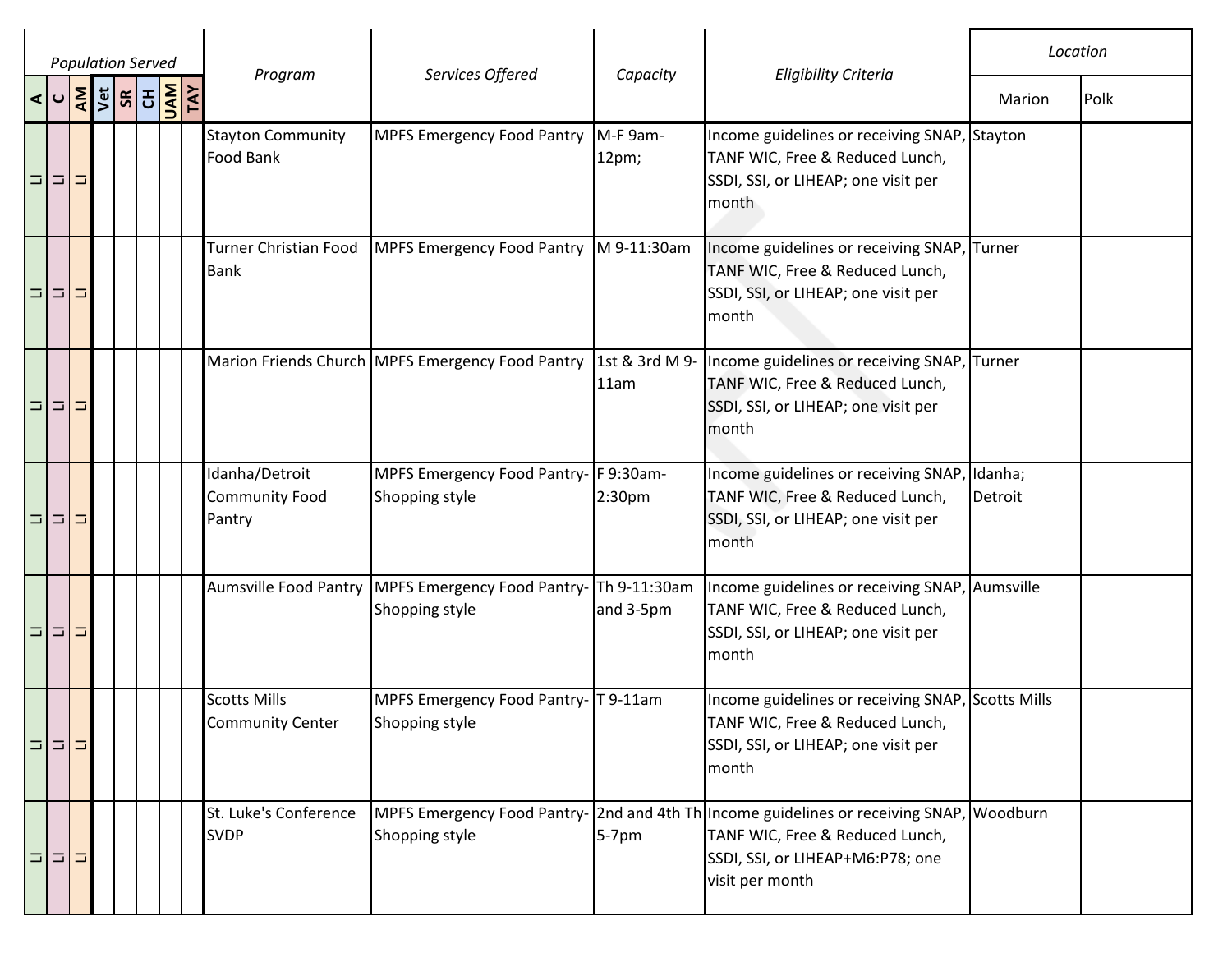|                      | <b>Population Served</b>  |   |                    |  |                      |                                                     |                                                                                                                                                        |                                      |                                                                                                                                  |           | Location |
|----------------------|---------------------------|---|--------------------|--|----------------------|-----------------------------------------------------|--------------------------------------------------------------------------------------------------------------------------------------------------------|--------------------------------------|----------------------------------------------------------------------------------------------------------------------------------|-----------|----------|
| $\vert \sigma \vert$ |                           |   | <b>AND RIS RIS</b> |  |                      | Program                                             | Services Offered                                                                                                                                       | Capacity                             | <b>Eligibility Criteria</b>                                                                                                      | Marion    | Polk     |
| Ξ                    | $\vert \equiv \vert$<br>□ |   |                    |  |                      | <b>Woodburn Family</b><br><b>Learning Center</b>    | <b>MPFS Emergency Food Pantry</b>                                                                                                                      | M/W/Th/F<br>9am-12pm<br>and 1;30-3pm | Income guidelines or receiving SNAP,<br>TANF WIC, Free & Reduced Lunch,<br>SSDI, SSI, or LIHEAP; one visit per<br>month          | Woodburn  |          |
|                      | 미디디                       |   |                    |  |                      | Woodburn Spanish<br>Seventh Day Adventist<br>Church | <b>MPFS Emergency Food Pantry</b>                                                                                                                      | W 5:30-<br>7:30pm                    | Income guidelines or receiving SNAP,<br>TANF WIC, Free & Reduced Lunch,<br>SSDI, SSI, or LIHEAP; one visit per<br>month          | Woodburn  |          |
| $\Box$               | 비디                        |   |                    |  |                      | <b>AWARE Food Bank</b>                              | <b>MPFS Emergency Food Pantry</b>                                                                                                                      | M-F 9am-<br>12pm;                    | Income guidelines or receiving SNAP, Woodburn<br>TANF WIC, Free & Reduced Lunch,<br>SSDI, SSI, or LIHEAP; one visit per<br>month |           |          |
|                      |                           |   |                    |  |                      | Wood Burn SDA                                       | Community dinner                                                                                                                                       | Sat 5-7pm                            | Open to all                                                                                                                      | Woodburn  |          |
|                      |                           |   |                    |  |                      | First Christian Church                              | Community dinner                                                                                                                                       | W 5-7pm                              | Open to all                                                                                                                      | Silverton |          |
|                      |                           |   |                    |  |                      |                                                     |                                                                                                                                                        | Transportation                       |                                                                                                                                  |           |          |
|                      |                           |   |                    |  |                      | Logisticare                                         | WVCH covered transportation<br>services to medical                                                                                                     | Call for<br>availability             | <b>WVCH</b> member                                                                                                               | Marion    | Polk     |
|                      |                           |   |                    |  |                      | Cherriots                                           | Marion and Polk public<br>transportation                                                                                                               | M-F 5:30am-<br>10pm                  | open to all                                                                                                                      | Marion    | Polk     |
| ≏                    |                           | ≏ | 59 yrs.+           |  | $\Omega$<br>$\Omega$ | Cherriots: Cherrylift                               | origin-to-destination<br>transportation service for<br>people whose qualifying<br>disability prevents them from<br>using the Cherriots<br>Local buses. | M-F 5:30am-<br>10pm                  | Application for eligibility; qualifying<br>disability; rides scheduled 24 hrs. in<br>advance                                     | Marion    | Polk     |
| $\Omega$             |                           | ≏ | 60 yrs.+           |  | $\Box$               | Cherriots: Shop and<br>$\Box$ Ride                  | Services for seniors, persons<br>with disabilities; dial a ride<br>services                                                                            | M-F 5:30am-<br>10pm                  | 60 yrs.+ or person with disability                                                                                               | Marion    | Polk     |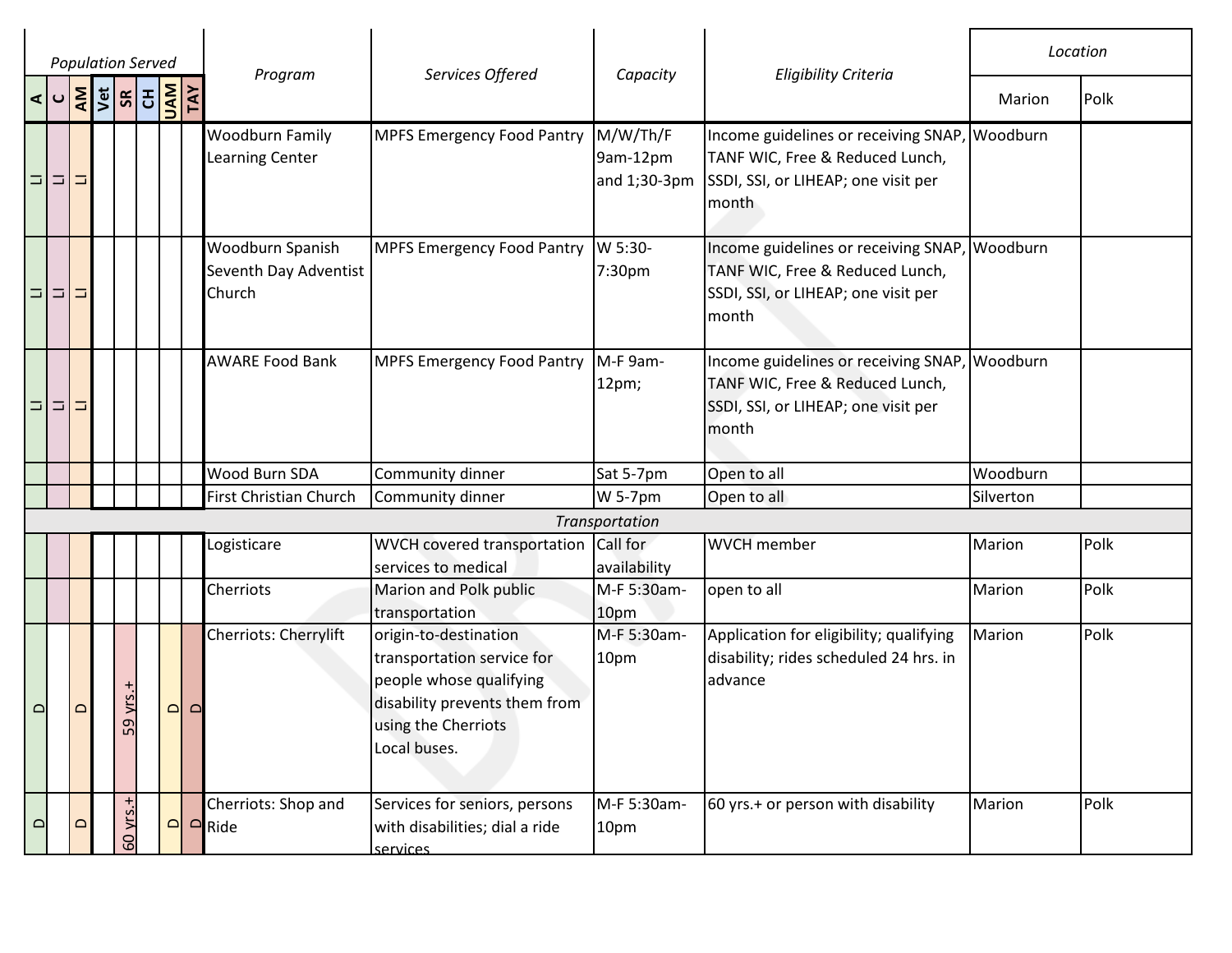|                       |          | <b>Population Served</b>                                                                                    |          |                                                    |                                                                                                             |                                                             |                                                                                                                                                    | Location       |               |
|-----------------------|----------|-------------------------------------------------------------------------------------------------------------|----------|----------------------------------------------------|-------------------------------------------------------------------------------------------------------------|-------------------------------------------------------------|----------------------------------------------------------------------------------------------------------------------------------------------------|----------------|---------------|
| $\sigma$              |          | $\frac{ \mathbf{x} }{ \mathbf{x} }$ $\frac{ \mathbf{x} }{ \mathbf{x} }$ $\frac{ \mathbf{x} }{ \mathbf{x} }$ |          | Program                                            | Services Offered                                                                                            | Capacity                                                    | <b>Eligibility Criteria</b>                                                                                                                        | Marion         | Polk          |
| $\mathbf{\Omega}$     | $\Omega$ | 60 yrs.+                                                                                                    | $\Omega$ | Cherriots: Reduced<br>Fare<br>$\Omega$             | The Cherriots reduced fare ID<br>is a card that allows you to<br>purchase bus fares at the<br>reduced rate. | M-F 5:30am-<br>10pm                                         | Medicare card holders; Seniors who Marion<br>are 60 or older; Anyone who meets<br>the Federal Transit Administration's<br>definition of disability |                | Polk          |
| 미디                    | $\Box$   |                                                                                                             |          | <b>TripLink</b>                                    | Rides available for medical<br>appointments                                                                 |                                                             | M-F 6am-7pm OHP covered appointments                                                                                                               | Marion         | Polk          |
|                       |          |                                                                                                             |          | Congregations Helping   Bus passes<br>People       |                                                                                                             | Call for<br>availability                                    | <b>Serves Marion and Polk Counties</b>                                                                                                             | Salem          |               |
|                       |          |                                                                                                             |          | <b>Cherriots: Polk County</b><br>Flex              | Services between Dallas,<br>Monmouth, Independence                                                          | M-F 6am-7pm                                                 | Must schedule 24 hrs. in advance                                                                                                                   |                | Polk          |
|                       |          |                                                                                                             |          | <b>Falls City Direct</b>                           | Free shuttle between Dallas to T/Th                                                                         |                                                             | open to all                                                                                                                                        |                | Polk          |
| 미디그                   |          |                                                                                                             |          | Polk County Behavioral Bus Passes<br>Health        |                                                                                                             |                                                             | M-F 8am-5pm Available to active clients for<br>behavioral health appointments                                                                      |                | Polk          |
| 미미그                   |          |                                                                                                             |          | <b>Dallas Community</b><br>resource Center         | Bus Passes, limited quantities<br>of gas cards                                                              | M-F 8am-5pm                                                 | Can be used for medical<br>appointments, employment,<br>interviews and other necessary<br>appointments                                             |                | <b>Dallas</b> |
|                       |          |                                                                                                             |          |                                                    |                                                                                                             | <b>Hygiene Services</b>                                     |                                                                                                                                                    |                |               |
| neless<br>$rac{5}{5}$ |          |                                                                                                             |          | Union Gospel Mission:<br><b>Emergency Services</b> | Showers, laundry, personal<br>care items                                                                    | shelter hours                                               | <b>Homeless</b>                                                                                                                                    | Salem - Keizer |               |
| Homeless              |          |                                                                                                             |          | <b>NWHS: HOAP</b>                                  | Showers and laundry                                                                                         | 14 showers a<br>day; 4 clients<br>laundry<br>services a day | First come first serves; during<br>regular drop-in hours; 1 load of<br>laundry/wk. per client                                                      | Salem          |               |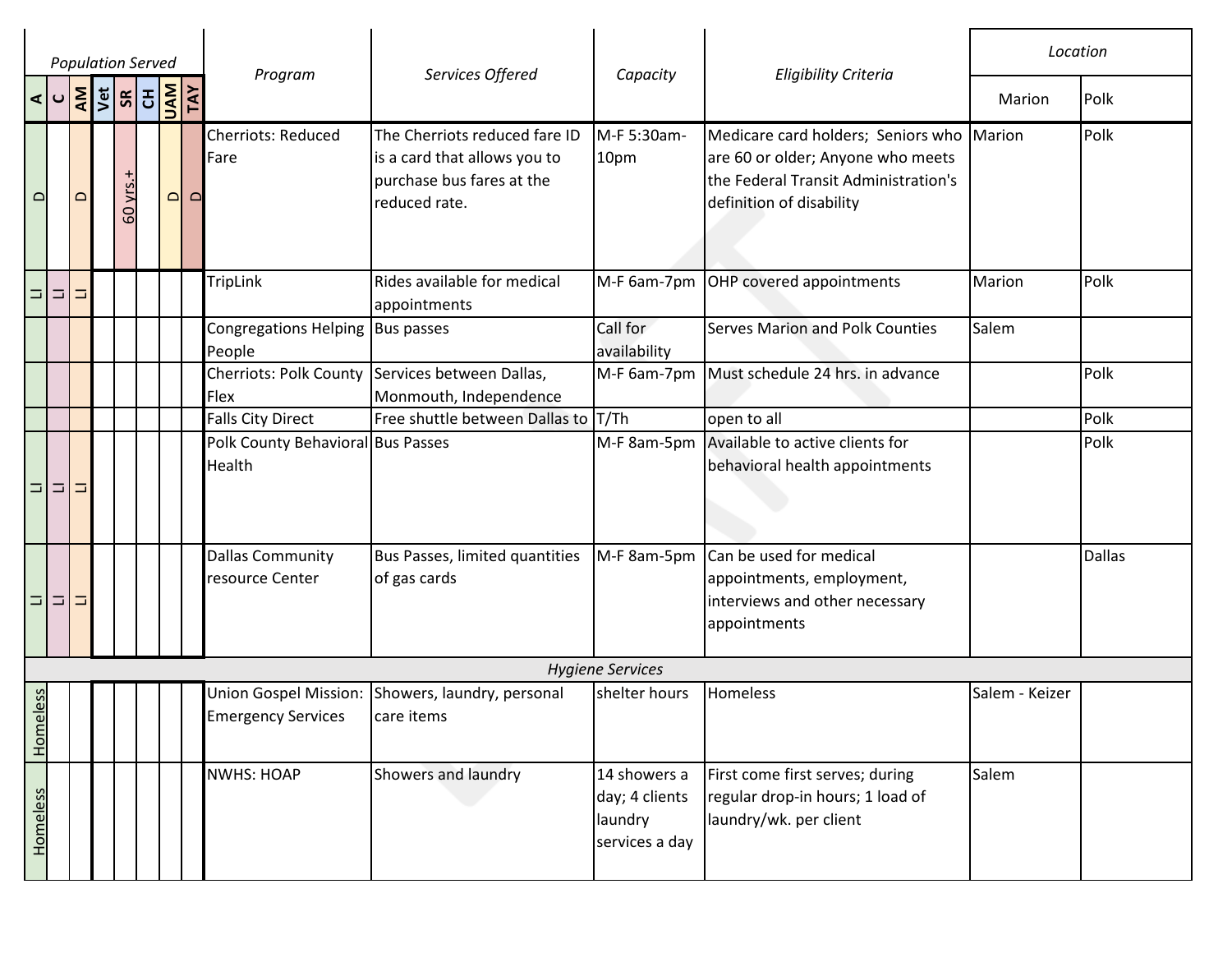| <b>Population Served</b> |   |                                                                                                                                                                                                                                                                                                                                                                                                                                                                                                  |  |         |                  |                                                 |                                                                                                                                                                   |                               |                                                                                                    | Location  |      |
|--------------------------|---|--------------------------------------------------------------------------------------------------------------------------------------------------------------------------------------------------------------------------------------------------------------------------------------------------------------------------------------------------------------------------------------------------------------------------------------------------------------------------------------------------|--|---------|------------------|-------------------------------------------------|-------------------------------------------------------------------------------------------------------------------------------------------------------------------|-------------------------------|----------------------------------------------------------------------------------------------------|-----------|------|
|                          |   | $\frac{1}{\sqrt{2}}\left \frac{1}{2}\right \frac{1}{2}\left \frac{1}{2}\right \frac{1}{2}\left \frac{1}{2}\right \frac{1}{2}\left \frac{1}{2}\right \frac{1}{2}\left \frac{1}{2}\right \frac{1}{2}\left \frac{1}{2}\right \frac{1}{2}\left \frac{1}{2}\right \frac{1}{2}\left \frac{1}{2}\right \frac{1}{2}\left \frac{1}{2}\right \frac{1}{2}\left \frac{1}{2}\right \frac{1}{2}\left \frac{1}{2}\right \frac{1}{2}\left \frac{1}{2}\right \frac{1}{2}\left \frac{1}{2}\right \frac{1}{2}\left$ |  | Program | Services Offered | Capacity                                        | <b>Eligibility Criteria</b>                                                                                                                                       | Marion                        | Polk                                                                                               |           |      |
|                          |   |                                                                                                                                                                                                                                                                                                                                                                                                                                                                                                  |  |         |                  | <b>ARCHES Day Center</b>                        | Showers                                                                                                                                                           |                               | Homeless                                                                                           | Salem     |      |
|                          |   |                                                                                                                                                                                                                                                                                                                                                                                                                                                                                                  |  |         |                  | Silverton Area<br><b>Community Aid</b>          | Shower tokens for use at<br><b>YMCA</b>                                                                                                                           |                               | Homeless                                                                                           | Silverton |      |
|                          |   |                                                                                                                                                                                                                                                                                                                                                                                                                                                                                                  |  |         |                  |                                                 |                                                                                                                                                                   | <b>Employment Services</b>    |                                                                                                    |           |      |
| $\mathbf{\Omega}$        |   |                                                                                                                                                                                                                                                                                                                                                                                                                                                                                                  |  |         |                  | <b>DHS: Vocational</b><br>Rehabilitation        | assists individuals with<br>disabilities to get and keep a<br>job that matches their skills,<br>interests and abilities. VR staff<br>work in partnership with the |                               | M-F 8am-5pm Verified physical/mental disability<br>that prevents individual from finding<br>a job? | Marion    | Polk |
|                          | ⊐ |                                                                                                                                                                                                                                                                                                                                                                                                                                                                                                  |  |         |                  | DHS: JOBS Program                               | employment and training<br>program                                                                                                                                | Limited<br>number of<br>spots | Low income families on TANF                                                                        | Marion    | Polk |
|                          |   |                                                                                                                                                                                                                                                                                                                                                                                                                                                                                                  |  |         |                  | DHS: Refugee Self<br><b>Suffciency Services</b> | New arrival employment<br>services; pre-emplyment<br>training                                                                                                     |                               | Refugee status                                                                                     | Marion    | Polk |
|                          |   |                                                                                                                                                                                                                                                                                                                                                                                                                                                                                                  |  |         |                  | WorkSource Oregon                               | Services to help individuals<br>Find jobs                                                                                                                         | Call for<br>availability      | Free after registering with<br>WorkSource Oregon                                                   | Marion    | Polk |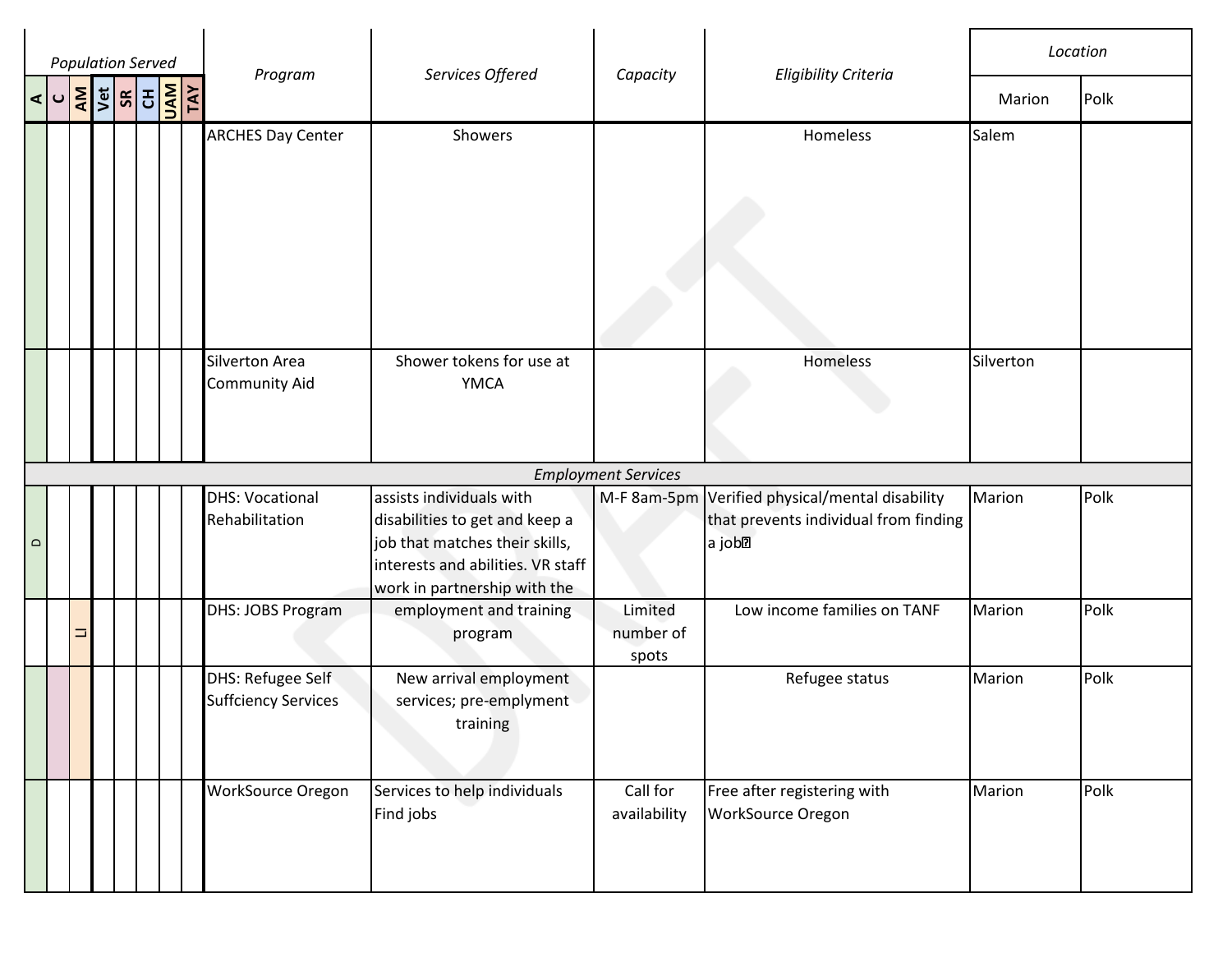|             | <b>Population Served</b> |           |          |                    |                                                         |           |                                                                                |                                                                                                                                    |                                               |                                                                              | Location      |               |
|-------------|--------------------------|-----------|----------|--------------------|---------------------------------------------------------|-----------|--------------------------------------------------------------------------------|------------------------------------------------------------------------------------------------------------------------------------|-----------------------------------------------|------------------------------------------------------------------------------|---------------|---------------|
|             | $\triangleleft$          | <b>AM</b> |          | <b>VEL 3 R AVE</b> |                                                         |           | Program                                                                        | Services Offered                                                                                                                   | Capacity                                      | <b>Eligibility Criteria</b>                                                  | Marion        | Polk          |
|             |                          |           |          |                    |                                                         |           | Shangri-la: Job<br>Readiness and<br>Retention                                  | Job skills program; work<br>experience                                                                                             | Call for<br>availability                      | Must be on TANF and referred by<br><b>DHS caseworker</b>                     | Marion        | Polk          |
|             |                          |           |          |                    | $\overline{a}$<br>ჭ                                     |           | Goodwill Job<br>Connection                                                     | Employment services, free<br>skills training; GED program                                                                          | By<br>appointment                             | 16 yrs.+                                                                     | Marion        | Polk          |
|             |                          |           | Homeless |                    |                                                         |           | <b>Easter Seals Homeless</b><br>Veteran Reintegration                          | Supports veterans returning to<br>work                                                                                             | Call for<br>availability                      | Homeless veterans; honorable<br>discharge; 50% AMI                           | <b>Marion</b> | Polk          |
|             |                          |           |          |                    |                                                         |           | <b>ELY Program</b>                                                             | The Empowerment and<br>Leadership for Youth and                                                                                    | Call for<br>availability                      | 16-24yrs, Marion County Resident                                             | Marion        |               |
|             |                          |           |          |                    | $\overline{a}$<br>$-5 - 18$<br>$\overline{\phantom{0}}$ | $18 - 25$ | <b>Project Access</b>                                                          | Supported employment and<br>education program                                                                                      | Call for<br>availability                      | Youth 15-25 yrs. within Marion<br>County's EASA program or post<br>discharge | Marion        |               |
| $\mathbb R$ |                          |           |          |                    |                                                         |           | <b>Marion County</b><br>Corrections:<br><b>Employment Services</b><br>Unit     | develop and foster<br>professional relationships with average: 50-60<br>employers, staffing agencies<br>and partners within Marion | Monthly                                       | Marion County clients currently on<br>formal supervision                     | Marion        |               |
|             |                          |           |          |                    |                                                         |           | <b>Union Gospel Mission</b><br><b>Employment and</b><br><b>Career Services</b> | Job readiness, job search<br>assistance, resume/interview<br>help                                                                  | New Life<br>Fellowship<br>Program<br>Capacity | New Life Fellowship program<br>enrollee                                      | Salem         |               |
|             |                          |           |          |                    |                                                         |           | Oregon Employment<br>Department: Veteran<br><b>Services</b>                    | <b>Employment Services</b>                                                                                                         | M-F 8am-5pm                                   | Veterans and their families                                                  | Salem         |               |
|             |                          |           |          |                    |                                                         |           | Dallas Employment<br>Resources Northwest readiness                             | Job skills and employment                                                                                                          | M-F 8-4                                       | TANF recipient and referral from<br>DHS; Polk County Resident                |               | <b>Dallas</b> |
|             |                          |           |          |                    |                                                         |           |                                                                                | Resource Centers, Referrals and Benefits                                                                                           |                                               |                                                                              |               |               |
| $\Omega$    |                          |           |          | 60 yrs.            |                                                         |           | <b>Social Security</b><br><b>Administration Office</b>                         | Assist with SSI/SSD                                                                                                                | M-F 9am-4pm                                   | Qualifying disability; 65 yrs.+                                              | Salem         |               |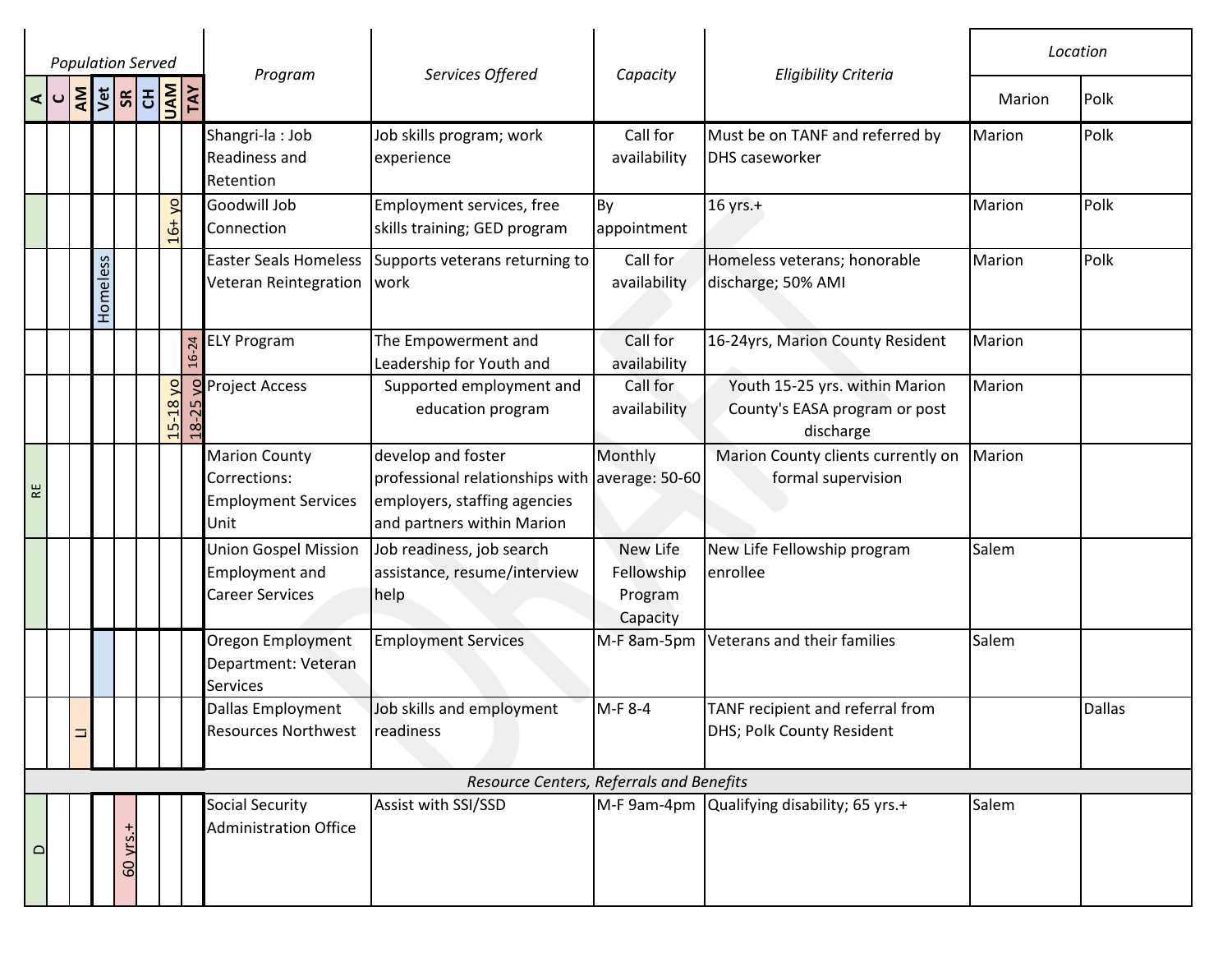|             |                          | <b>Population Served</b> |          |  |                                                                                 | Services Offered                                                                                                                               | Capacity               |                                                                                                                     | Location       |      |
|-------------|--------------------------|--------------------------|----------|--|---------------------------------------------------------------------------------|------------------------------------------------------------------------------------------------------------------------------------------------|------------------------|---------------------------------------------------------------------------------------------------------------------|----------------|------|
|             | $\vert \mathbf{C} \vert$ | <b>AND READ READ</b>     |          |  | Program                                                                         |                                                                                                                                                |                        | <b>Eligibility Criteria</b>                                                                                         | Marion         | Polk |
|             |                          |                          |          |  | DHS: Self-Sufficiency                                                           | assistance for low-income                                                                                                                      | M-F 8am-5pm            | income requirements                                                                                                 | Marion         | Polk |
|             |                          |                          |          |  | <b>DHS: US Refugee</b><br>Program                                               | Refugee Resettlement Agency<br>services for up to 90 days; up<br>to 8 months cash assistance                                                   |                        | Refugee status                                                                                                      | Marion         | Polk |
|             |                          |                          |          |  | <b>ARCHES: Marion</b><br>County Veteran<br>Service Officer<br>Program           | Identifying, assessing, and<br>maintaining VA benefits for<br>veterans<br>and/or their families.                                               | unlimited              | Honorable discharge                                                                                                 | Marion         | Polk |
| $\Omega$    |                          |                          | 60 yrs.+ |  | PNorthwest Senior and<br><b>Disability Services:</b><br>Money Management        | Trained and supervised<br>volunteers help individuals<br>with in-home budgeting, bill<br>paying, and assisting<br>consumers with management    | volunteer<br>capacity  | waitlist typical; 60 yrs. $+$ or 18yrs $+$ with a disability;<br>constrained by must have limited income and assets | Marion         | Polk |
| $\Omega$    |                          |                          | 60 yrs.+ |  | PNorthwest Senior and<br><b>Disability Services:</b><br><b>ADRC Specialists</b> | Trained staff who work with<br>consumers, caregivers, and<br>community partners; provide<br>information about community                        |                        | Seniors and those with disabilities                                                                                 | Marion         | Polk |
| $\mathbb R$ |                          |                          |          |  | DeMuniz Center<br>Salem Vet Center                                              | Reentering clients; resource<br>referral; classes; supports<br>Counseling, outreach and<br>referral Services to Veterans<br>and their families |                        | M-F 9am-5pm   Marion County Reentry population<br>Veterans                                                          | Salem<br>Salem |      |
|             |                          |                          |          |  | Salem Are Veterans<br>Service Office                                            | Help with connecting veterans Wednesday<br>to state and federal benefits                                                                       | Walk-ins<br>8:30-11:30 | Veterans                                                                                                            | Salem          |      |
|             |                          |                          |          |  | <b>HOME Youth and</b><br>$\frac{1}{2}$ $\frac{1}{2}$ HOME Youth and             | Resources for RHY; drop in<br>center                                                                                                           |                        | <b>RHY</b>                                                                                                          | Salem          |      |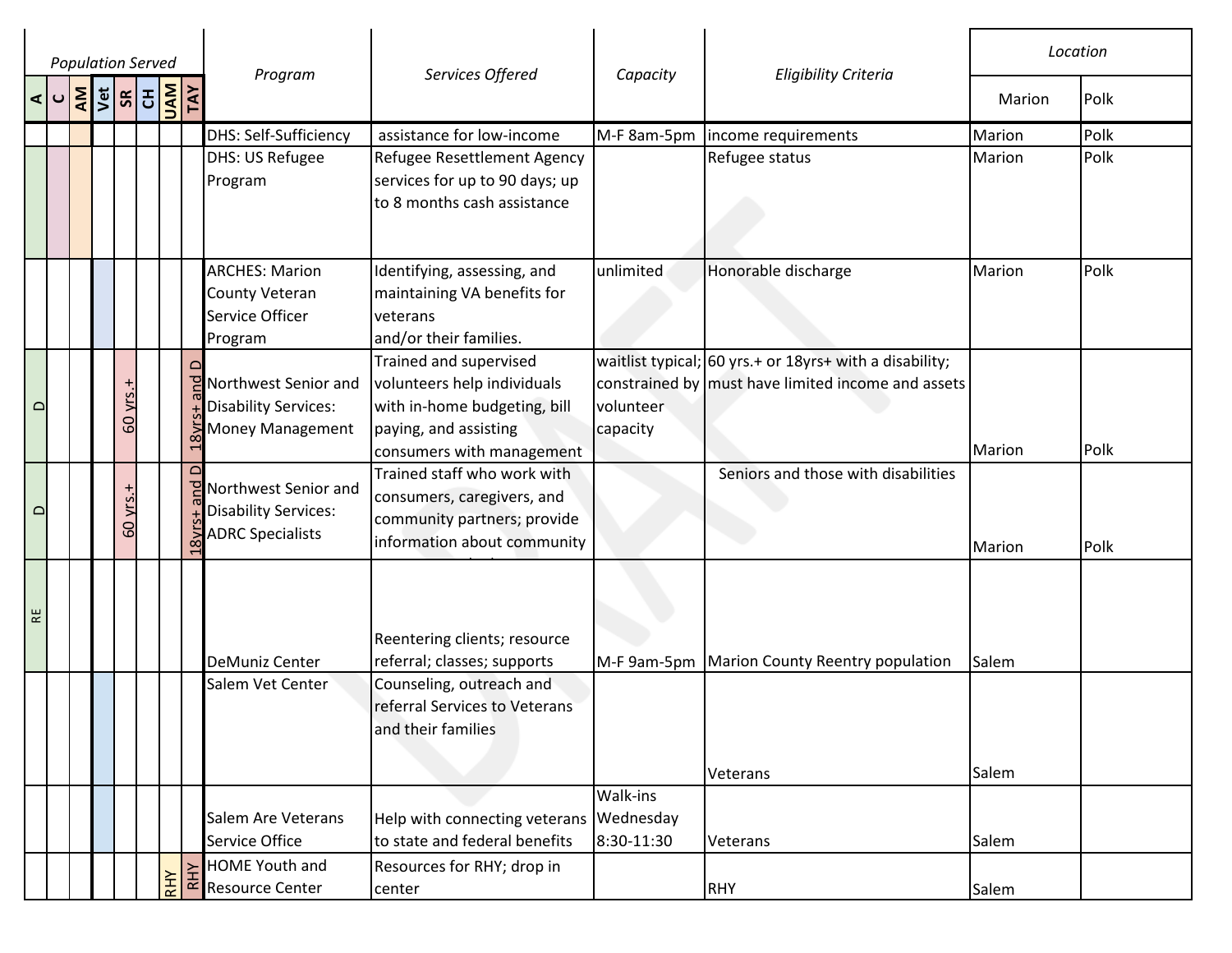|                  |  | <b>Population Served</b> |  |  | Program                                              | Services Offered<br>Capacity                            |                                     | <b>Eligibility Criteria</b>              | Location      |                    |
|------------------|--|--------------------------|--|--|------------------------------------------------------|---------------------------------------------------------|-------------------------------------|------------------------------------------|---------------|--------------------|
| ⋖<br>$\mathbf C$ |  | <b>AND READ READ</b>     |  |  |                                                      |                                                         |                                     |                                          | Marion        | Polk               |
|                  |  |                          |  |  | Canyon Crisis and                                    | complete social and crisis                              |                                     | families, individuals, and at-risk       |               |                    |
|                  |  |                          |  |  | Resource Center                                      | intervention programs and                               | 24 hr. crisis                       | youth                                    | North Santiam |                    |
|                  |  |                          |  |  |                                                      | services, providing crisis line                         | line;                               |                                          | Canyon        |                    |
|                  |  |                          |  |  |                                                      | <b>Reception and Placement:</b>                         |                                     | Refugee individuals and families         |               |                    |
|                  |  |                          |  |  | Lutheran Community                                   | help securing housing,                                  |                                     |                                          |               |                    |
|                  |  |                          |  |  | Services-NW: Refugee                                 | furnishing, food; connection to T-Th 9am-3pm            |                                     |                                          |               |                    |
|                  |  |                          |  |  |                                                      | Resettlement Program social services; temporary cash by |                                     |                                          |               |                    |
|                  |  |                          |  |  |                                                      | assistance; Refugee Case                                | appointment                         |                                          | Salem         |                    |
|                  |  |                          |  |  |                                                      | Identifying, assessing, and                             |                                     |                                          |               |                    |
|                  |  |                          |  |  |                                                      | maintaining VA benefits for                             |                                     | Honorable discharge                      |               |                    |
|                  |  |                          |  |  | <b>Polk County Veterans</b>                          | veterans                                                |                                     |                                          |               |                    |
|                  |  |                          |  |  | Service Office                                       | and/or their families.                                  | M-F 8am-5pm                         |                                          |               | Polk               |
|                  |  |                          |  |  |                                                      | Co-located resource center;                             |                                     |                                          |               |                    |
|                  |  |                          |  |  | <b>Dallas Community</b>                              | assessments; resources;                                 |                                     |                                          |               |                    |
|                  |  |                          |  |  | <b>Resource Center</b>                               | referrals and connection to                             |                                     |                                          |               |                    |
|                  |  |                          |  |  |                                                      | services                                                | M-F 8am-5pm                         |                                          |               | Polk               |
|                  |  |                          |  |  | <b>Falls City Resource</b>                           | <b>Emergency financial</b>                              | Every other                         | <b>Polk County residents</b>             |               |                    |
|                  |  |                          |  |  | Center Satellite Site                                | assistance, access to basic                             | Friday 2-5pm                        |                                          |               | <b>Falls City</b>  |
|                  |  |                          |  |  |                                                      | <b>Emergency financial</b>                              | 2nd and 4th                         | Polk County residents                    |               |                    |
|                  |  |                          |  |  | <b>Grand Ronde Resource</b><br>Center Satellite Site | assistance, access to basic                             | Wednesday                           |                                          |               |                    |
|                  |  |                          |  |  |                                                      | needs, early childhood                                  | 9am-4:30pm                          |                                          |               | <b>Grand Ronde</b> |
|                  |  |                          |  |  |                                                      |                                                         | <b>Clothing and Other Resources</b> |                                          |               |                    |
|                  |  |                          |  |  | <b>Family Building Blocks</b>                        | Clothing closet, food pantry                            | Sites vary                          | Must be enrolled in Family Building      | Marion        | Polk               |
|                  |  |                          |  |  | <b>Community Resource</b>                            | Free online tool for                                    |                                     | Any licensed business or non-profit      | Marion        |                    |
|                  |  |                          |  |  | Network                                              | organizations to share                                  |                                     |                                          |               |                    |
|                  |  |                          |  |  | Salem Leadership                                     | faith-based community                                   | 5 "lightning                        | at-risk kids, families and               | Salem         |                    |
|                  |  |                          |  |  | Foundation                                           | development organization;                               | rods"                               | neighborhoods                            |               |                    |
|                  |  |                          |  |  | Community                                            | plan and deploy meaningful                              | Serves, in                          | Community and Partners of East           | Salem-Keizer  | <b>West Salem</b>  |
|                  |  |                          |  |  | Partnership Teams                                    | projects to address the needs                           | total, more                         | Salem; North Neighborhoods-N2;           |               |                    |
|                  |  |                          |  |  | (Below)                                              | of their neighborhood/s                                 | than 3,000                          | South Salem Connect; Edgewater           |               |                    |
|                  |  |                          |  |  |                                                      |                                                         | people                              | Partnership (West Salem); Keizer         |               |                    |
|                  |  |                          |  |  |                                                      |                                                         | annually                            | United                                   |               |                    |
|                  |  |                          |  |  | <b>Community Partners</b>                            | Focuses on activities for kids,                         |                                     | Neighborhoods: Lansing, Northgate, Salem |               |                    |
|                  |  |                          |  |  | of East Salem                                        | neighborhood connections                                |                                     | ELNA, NOLA, and ESSNA; McKay High        |               |                    |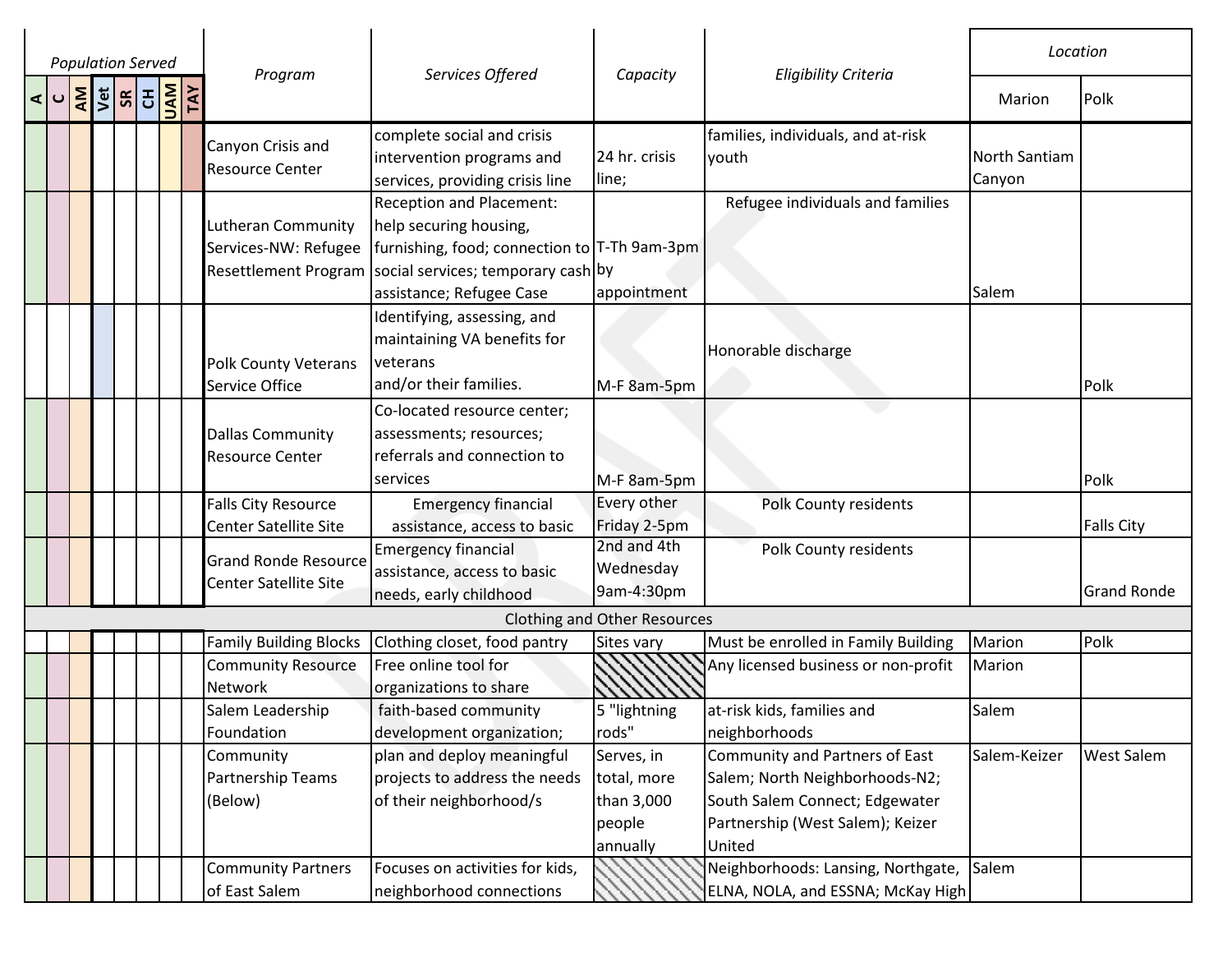|          | <b>Population Served</b>                 |          |  |  |            |     |                                            |                                                                    |                              |                                                  | Location      |                   |
|----------|------------------------------------------|----------|--|--|------------|-----|--------------------------------------------|--------------------------------------------------------------------|------------------------------|--------------------------------------------------|---------------|-------------------|
|          | $\leq$ 0 $\frac{2}{5}$ 5 $\frac{2}{5}$ 5 |          |  |  | <b>NAU</b> | TAY | Program                                    | Services Offered                                                   | Capacity                     | <b>Eligibility Criteria</b>                      | Marion        | Polk              |
|          |                                          |          |  |  |            |     | North Neighborhoods-                       | Increase people's skills to                                        |                              | Neighborhoods: Grant, Highland,                  | Salem         |                   |
|          |                                          |          |  |  |            |     | N <sub>2</sub>                             | function effectively as a                                          |                              | NEN, Northgate, and CaNDO; North                 |               |                   |
|          |                                          |          |  |  |            |     | South Salem Connect                        | Helps to implement                                                 |                              | Neighborhoods: South Gate, Faye                  | Salem         |                   |
|          |                                          |          |  |  |            |     | Edgewater Partnership   Increase community |                                                                    |                              | West Salem area                                  |               | <b>West Salem</b> |
|          |                                          |          |  |  |            |     |                                            | connection, cultivate a safe                                       |                              |                                                  |               |                   |
|          |                                          |          |  |  |            |     | <b>Keizer United</b>                       | Offers a forum for Keizer to                                       |                              | Keizer area                                      | Keizer        |                   |
|          |                                          |          |  |  |            |     | <b>Contracted Churches</b>                 | Various services: After-School                                     | Variable                     | Calvary Chapel of Salem                          | Salem; Keizer | <b>West Salem</b> |
|          |                                          |          |  |  |            |     | as Neighborhood                            | Programs and Homework                                              |                              | Church on the Hill (North)                       |               |                   |
|          |                                          |          |  |  |            |     | Centers                                    | Club;                                                              |                              | Capital Park Wesleyan                            |               |                   |
|          |                                          |          |  |  |            |     | Salem For Refugees                         | network of resettlement<br>agencies, faith communities,            | Call for<br>availability     | Refugees in Salem                                | Salem         |                   |
|          |                                          |          |  |  |            |     | St. Vincent DePaul:                        | Referral to services, clothing,                                    |                              | as supplies are Homeless; Serves Marion and Polk | Salem         |                   |
|          |                                          |          |  |  |            |     | <b>Homeless Service</b>                    | hygiene items, sleeping bags,                                      | available                    | Counties                                         |               |                   |
| Homeless | Homeless                                 | Homeless |  |  | Homeless   |     |                                            | coming supplies etc.                                               |                              |                                                  |               |                   |
|          |                                          |          |  |  |            |     | <b>Helping Hands</b>                       | Free clothing, bedding and                                         | M-Th & Sat                   | Must provide 1 piece of valid                    | Salem         |                   |
|          |                                          |          |  |  |            |     | Resources                                  | small household goods                                              | $9am-12pm;$                  | identification                                   |               |                   |
|          |                                          |          |  |  |            |     |                                            |                                                                    | clients may                  |                                                  |               |                   |
|          |                                          |          |  |  |            |     |                                            |                                                                    | come 1x/wk.                  |                                                  |               |                   |
|          |                                          |          |  |  |            |     | For the Love of Josh                       | Free clothing events monthly;                                      | Variable                     | Stayton community members in                     | Stayton       |                   |
|          |                                          |          |  |  |            |     | <b>Community Clothing</b><br>Closet        | Clothing, backpacks, School<br><b>Supplies</b>                     | Hours vary                   | Polk County residents                            |               | Polk County       |
|          |                                          |          |  |  |            |     |                                            | Jinett's Clothing Closet   Clothing for men, women and<br>children | $\mathsf{By}$<br>appointment | Polk County residents                            |               | Polk County       |
|          |                                          |          |  |  |            |     | Dallas Seventh Day                         | Clothing closet                                                    | Wednesdays                   | Residents of Dallas, Monmouth,                   |               | <b>Dallas</b>     |
|          |                                          |          |  |  |            |     | Adventist Church                           |                                                                    | 10am-1pm                     | Independence, Falls City- one visit              |               |                   |
|          |                                          |          |  |  |            |     |                                            |                                                                    | Crisis Services              |                                                  |               |                   |
|          |                                          |          |  |  |            |     | Oregon Youthline                           | Free, confidential peer crisis                                     |                              | Youth                                            | Marion        | Polk              |
|          |                                          |          |  |  |            |     | David Romprey                              | Free Support Line                                                  | M-F 9-5pm                    | Open to all Oregonians                           | Marion        | Polk              |
|          |                                          |          |  |  |            |     | Oregon Warmline                            |                                                                    |                              |                                                  |               |                   |